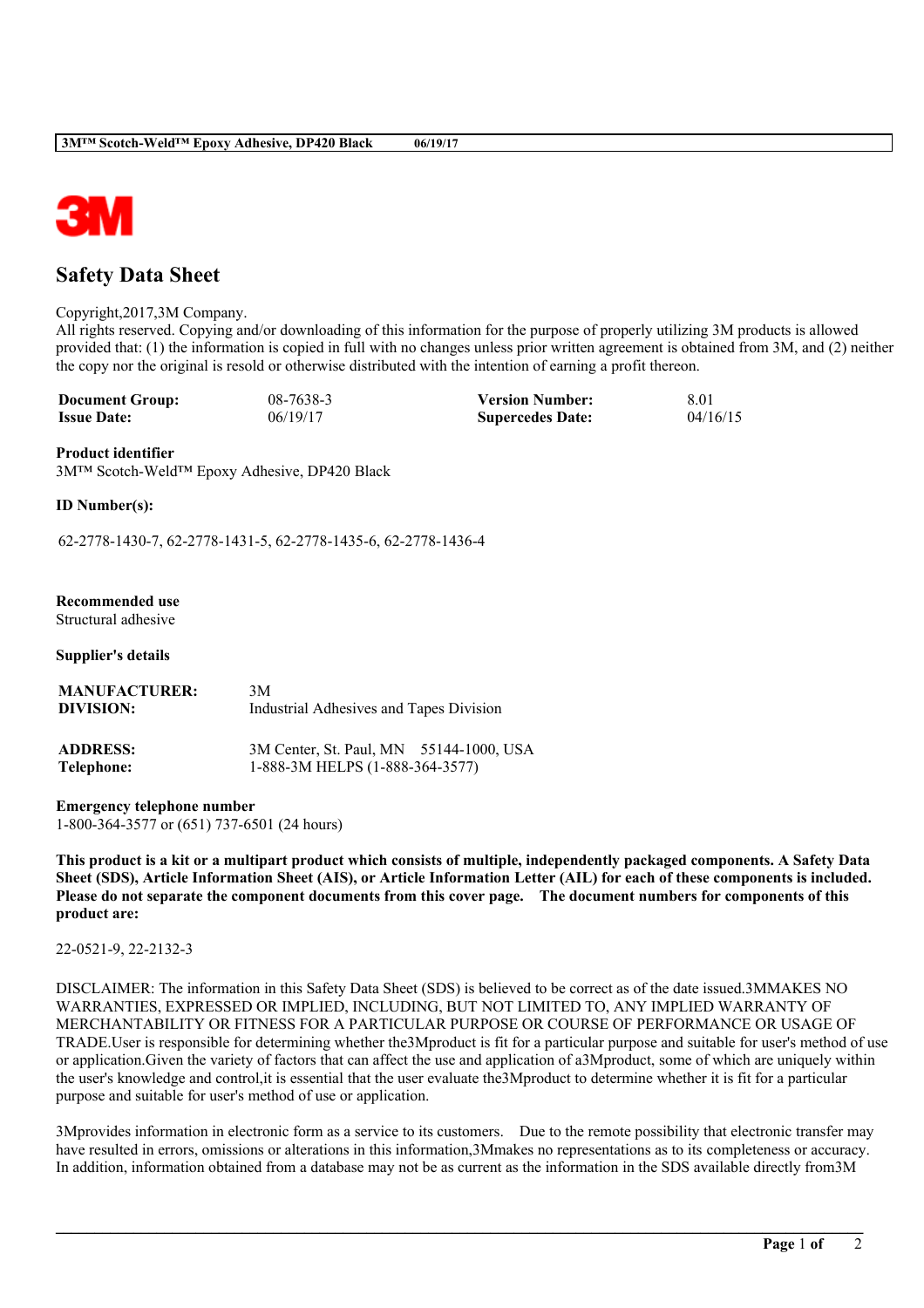**3M™ Scotch-Weld™ Epoxy Adhesive, DP420 Black 06/19/17**

**3M USA SDSs are available at www.3M.com**

**\_\_\_\_\_\_\_\_\_\_\_\_\_\_\_\_\_\_\_\_\_\_\_\_\_\_\_\_\_\_\_\_\_\_\_\_\_\_\_\_\_\_\_\_\_\_\_\_\_\_\_\_\_\_\_\_\_\_\_\_\_\_\_\_\_\_\_\_\_\_\_\_\_\_\_\_\_\_\_\_\_\_\_\_\_\_\_\_\_\_\_\_\_\_\_\_\_\_\_\_\_\_\_\_**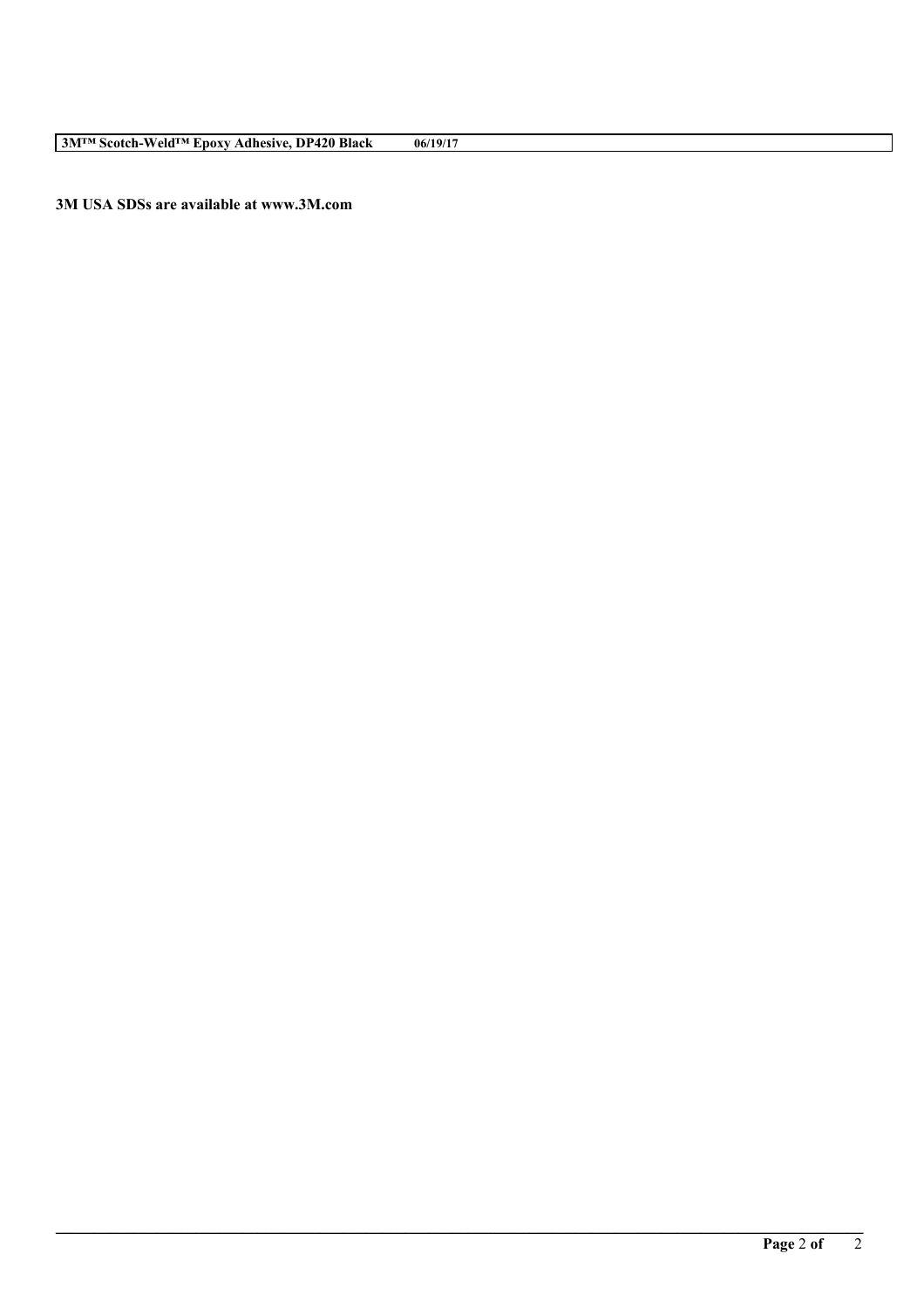

# **Safety Data Sheet**

Copyright,2017,3M Company.

All rights reserved. Copying and/or downloading of this information for the purpose of properly utilizing 3M products is allowed provided that: (1) the information is copied in full with no changes unless prior written agreement is obtained from 3M, and (2) neither the copy nor the original is resold or otherwise distributed with the intention of earning a profit thereon.

 $\mathcal{L}_\mathcal{L} = \mathcal{L}_\mathcal{L} = \mathcal{L}_\mathcal{L} = \mathcal{L}_\mathcal{L} = \mathcal{L}_\mathcal{L} = \mathcal{L}_\mathcal{L} = \mathcal{L}_\mathcal{L} = \mathcal{L}_\mathcal{L} = \mathcal{L}_\mathcal{L} = \mathcal{L}_\mathcal{L} = \mathcal{L}_\mathcal{L} = \mathcal{L}_\mathcal{L} = \mathcal{L}_\mathcal{L} = \mathcal{L}_\mathcal{L} = \mathcal{L}_\mathcal{L} = \mathcal{L}_\mathcal{L} = \mathcal{L}_\mathcal{L}$ 

| <b>Document Group:</b> | 22-2132-3 | <b>Version Number:</b>  | 6.01     |
|------------------------|-----------|-------------------------|----------|
| <b>Issue Date:</b>     | 06/16/17  | <b>Supercedes Date:</b> | 04/16/15 |

# **SECTION 1: Identification**

## **1.1. Product identifier**

3M™ Scotch-Weld™ Epoxy Adhesive DP420 Black, Part A

## **1.2. Recommended use and restrictions on use**

**Recommended use** Structural adhesive

**1.3. Supplier's details MANUFACTURER:** 3M **DIVISION:** Industrial Adhesives and Tapes Division **ADDRESS:** 3M Center, St. Paul, MN 55144-1000, USA **Telephone:** 1-888-3M HELPS (1-888-364-3577)

**1.4. Emergency telephone number** 1-800-364-3577 or (651) 737-6501 (24 hours)

# **SECTION 2: Hazard identification**

## **2.1. Hazard classification**

Serious Eye Damage/Irritation: Category 1. Skin Corrosion/Irritation: Category 1B.

**2.2. Label elements Signal word** Danger

**Symbols** Corrosion |

**Pictograms**

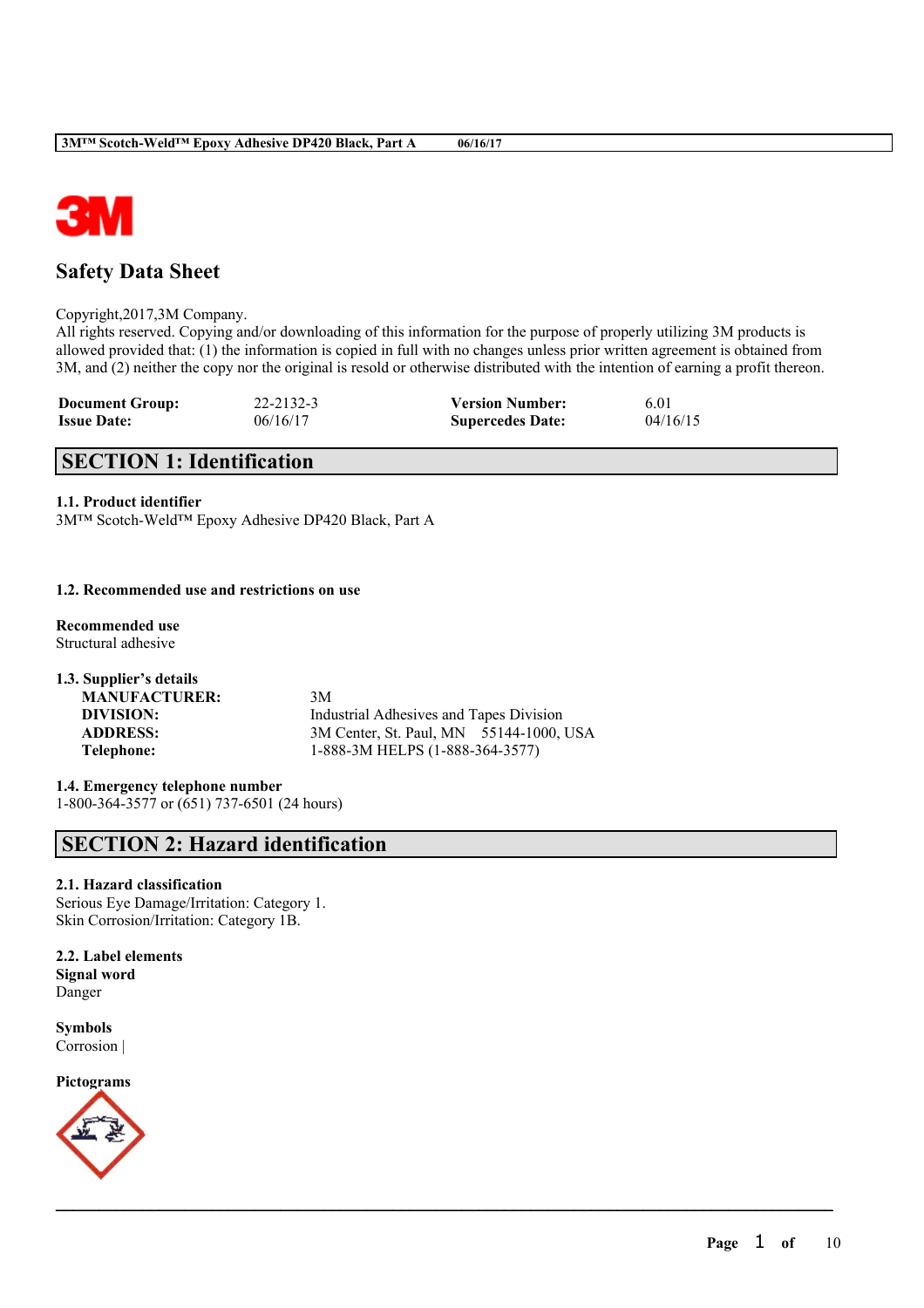## **Hazard Statements**

Causes severe skin burns and eye damage.

#### **Precautionary Statements**

#### **Prevention:**

Do not breathe dust/fume/gas/mist/vapors/spray. Wear protective gloves, protective clothing, and eye/face protection. Wash thoroughly after handling.

#### **Response:**

IF INHALED: Remove person to fresh air and keep comfortable for breathing. IF ON SKIN (or hair): Take off immediately all contaminated clothing. Rinse skin with water/shower. IF IN EYES: Rinse cautiously with water for several minutes. Remove contact lenses, if present and easy to do. Continue rinsing. Immediately call a POISON CENTER or doctor/physician. Wash contaminated clothing before reuse. IF SWALLOWED: Rinse mouth. Do NOT induce vomiting.

#### **Storage:**

Store locked up.

## **Disposal:**

Dispose of contents/container in accordance with applicable local/regional/national/international regulations.

## **2.3. Hazards not otherwise classified**

5% of the mixture consists of ingredients of unknown acute dermal toxicity.

# **SECTION 3: Composition/information on ingredients**

| Ingredient                                         | C.A.S. No.        | $\%$ by Wt             |
|----------------------------------------------------|-------------------|------------------------|
| Modified Epoxy Resin (NJTS Reg. No. 04499600-6839) | Trade Secret*     | 40 - 80 Trade Secret * |
| $ 4,7,10$ -Trioxatridecane-1,13-Diamine            | 4246-51-9         | 10 - 50 Trade Secret * |
| 2,4,6-tris((Dimethylamino)Methyl)Phenol            | $90-72-2$         | 3 - 7 Trade Secret *   |
| Amorphous Silica                                   | $167762 - 90 - 7$ | 1 - 5 Trade Secret *   |
| Calcium Salt                                       | 55120-75-7        | 1 - 5 Trade Secret *   |

NJTS or NJTSRN: New Jersey Trade Secret Registry Number.

\*The specific chemical identity and/or exact percentage (concentration) of this composition has been withheld as a trade secret.

# **SECTION 4: First aid measures**

## **4.1. Description of first aid measures**

#### **Inhalation:**

Remove person to fresh air. If you feel unwell, get medical attention.

## **Skin Contact:**

Immediately flush with large amounts of water for at least 15 minutes. Remove contaminated clothing. Get immediate medical attention. Wash clothing before reuse.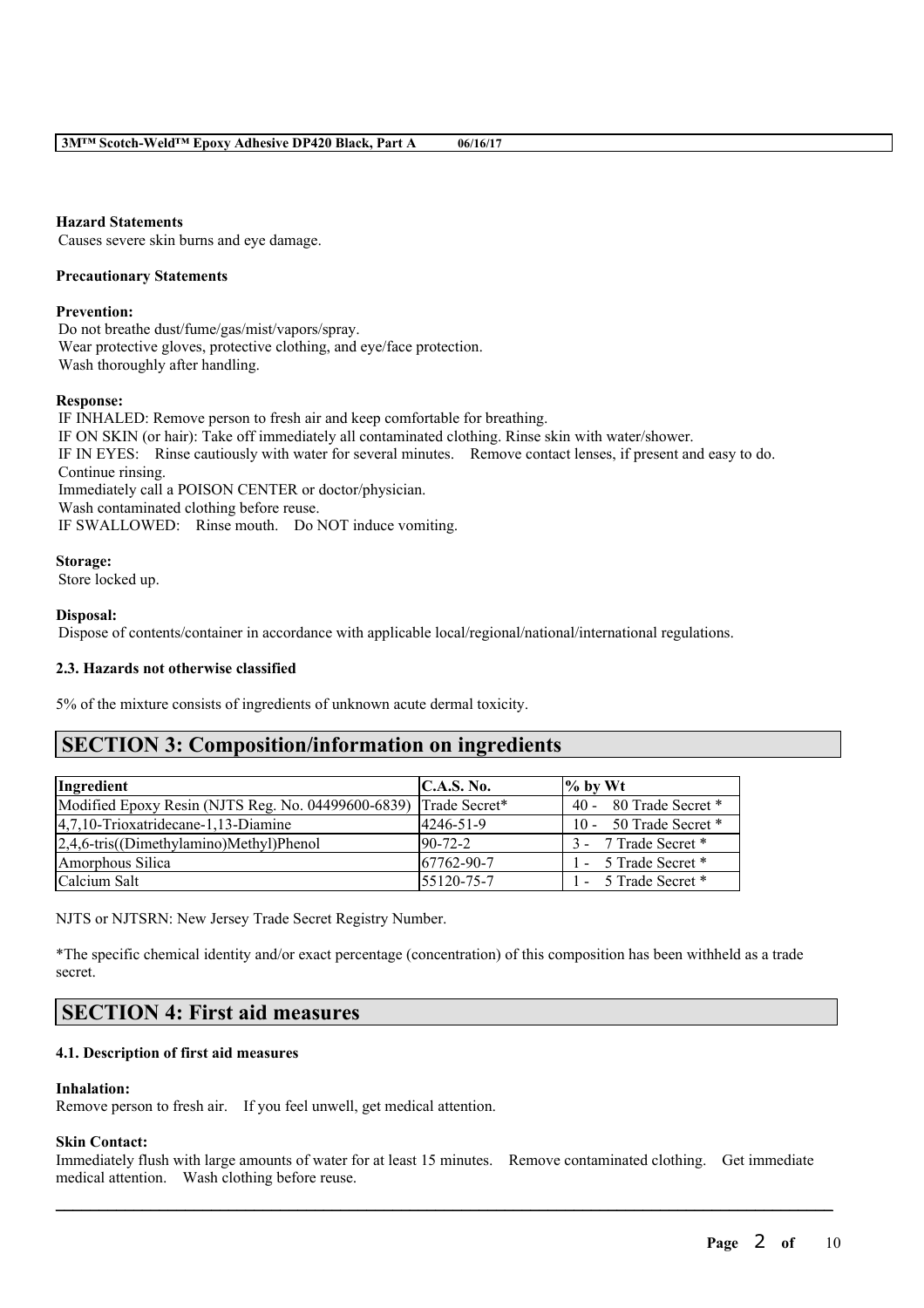## **Eye Contact:**

Immediately flush with large amounts of water for at least 15 minutes. Remove contact lenses if easy to do. Continue rinsing. Immediately get medical attention.

## **If Swallowed:**

Rinse mouth. Do not induce vomiting. Get immediate medical attention.

## **4.2. Most important symptoms and effects, both acute and delayed**

See Section 11.1. Information on toxicological effects.

#### **4.3. Indication of any immediate medical attention and special treatment required** Not applicable

# **SECTION 5: Fire-fighting measures**

## **5.1. Suitable extinguishing media**

In case of fire: Use a fire fighting agent suitable for ordinary combustible material such as water or foam to extinguish.

## **5.2. Special hazards arising from the substance or mixture**

None inherent in this product.

# **Hazardous Decomposition or By-Products**

| <b>Substance</b>                | Condition         |
|---------------------------------|-------------------|
| Aldehydes                       | During Combustion |
| Carbon monoxide                 | During Combustion |
| Carbon dioxide                  | During Combustion |
| <b>Irritant Vapors or Gases</b> | During Combustion |
| Oxides of Nitrogen              | During Combustion |

# **5.3. Special protective actions for fire-fighters**

No special protective actions for fire-fighters are anticipated.

# **SECTION 6: Accidental release measures**

## **6.1. Personal precautions, protective equipment and emergency procedures**

Evacuate area. Ventilate the area with fresh air. For large spill, or spills in confined spaces, provide mechanical ventilation to disperse or exhaust vapors, in accordance with good industrial hygiene practice. Refer to other sections of this SDS for information regarding physical and health hazards, respiratory protection, ventilation, and personal protective equipment.

## **6.2. Environmental precautions**

Avoid release to the environment. For larger spills, cover drains and build dikes to prevent entry into sewer systems or bodies of water.

## **6.3. Methods and material for containment and cleaning up**

Contain spill. Working from around the edges of the spill inward, cover with bentonite, vermiculite, or commercially available inorganic absorbent material. Mix in sufficient absorbent until it appears dry. Remember, adding an absorbent material does not remove a physical, health, or environmental hazard. Collect as much of the spilled material as possible. Place in a closed container approved for transportation by appropriate authorities. Clean up residue with an appropriate solvent selected by a qualified and authorized person. Ventilate the area with fresh air. Read and follow safety precautions on the solvent label and SDS. Seal the container. Dispose of collected material as soon as possible.

 $\mathcal{L}_\mathcal{L} = \mathcal{L}_\mathcal{L} = \mathcal{L}_\mathcal{L} = \mathcal{L}_\mathcal{L} = \mathcal{L}_\mathcal{L} = \mathcal{L}_\mathcal{L} = \mathcal{L}_\mathcal{L} = \mathcal{L}_\mathcal{L} = \mathcal{L}_\mathcal{L} = \mathcal{L}_\mathcal{L} = \mathcal{L}_\mathcal{L} = \mathcal{L}_\mathcal{L} = \mathcal{L}_\mathcal{L} = \mathcal{L}_\mathcal{L} = \mathcal{L}_\mathcal{L} = \mathcal{L}_\mathcal{L} = \mathcal{L}_\mathcal{L}$ 

# **SECTION 7: Handling and storage**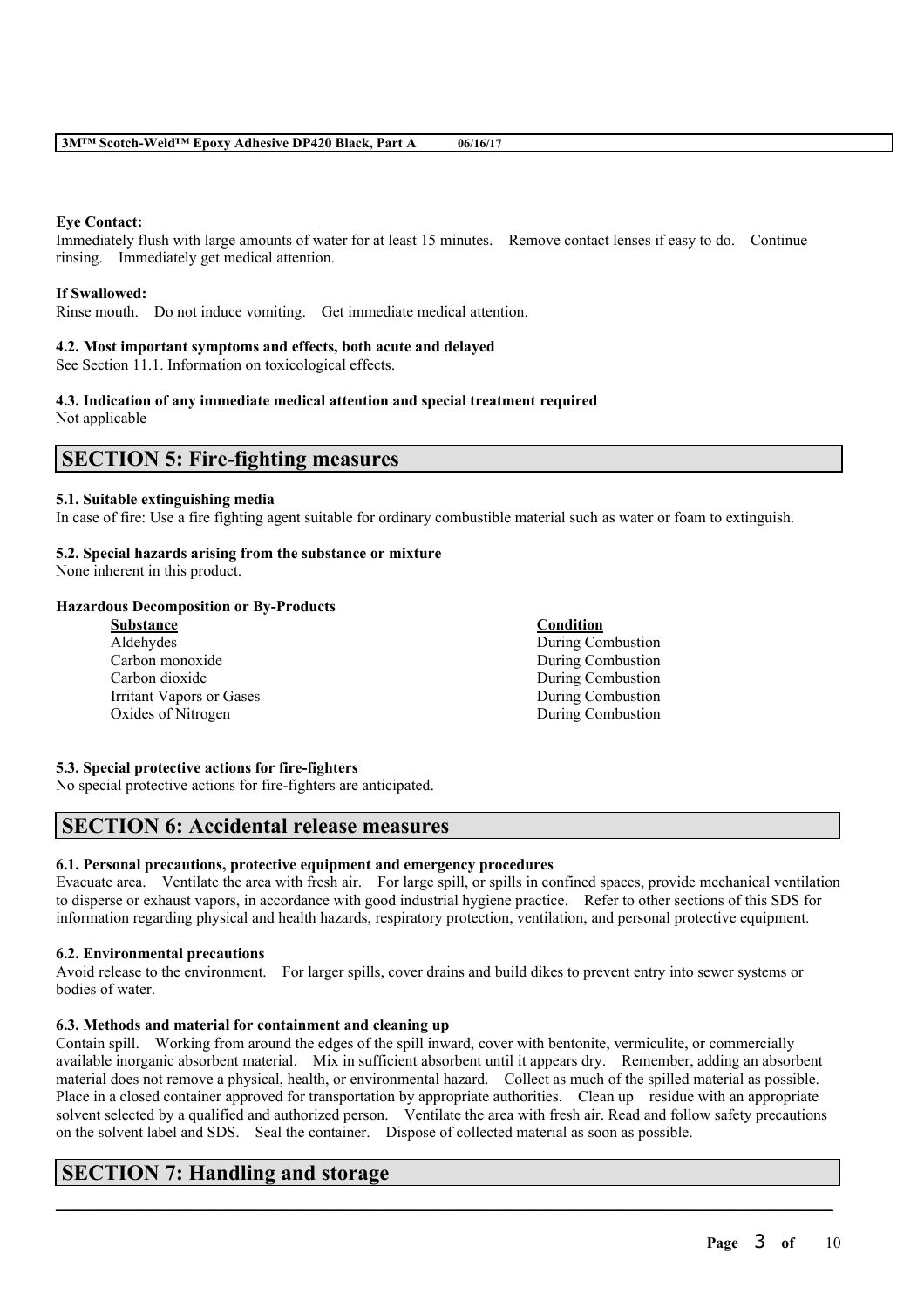## **7.1. Precautions for safe handling**

For industrial or professional use only. Do not breathe dust/fume/gas/mist/vapors/spray. Do not get in eyes, on skin, or on clothing. Do not eat, drink or smoke when using this product. Wash thoroughly after handling. Wash contaminated clothing before reuse. Avoid contact with oxidizing agents (eg. chlorine, chromic acid etc.)

#### **7.2. Conditions for safe storage including any incompatibilities**

Store away from acids. Store away from oxidizing agents.

# **SECTION 8: Exposure controls/personal protection**

#### **8.1. Control parameters**

## **Occupational exposure limits**

If a component is disclosed in section 3 but does not appear in the table below, an occupational exposure limit is not available for the component.

| Ingredient        | C.A.S. No. Agency |                             | Limit type                             | <b>Additional Comments</b> |
|-------------------|-------------------|-----------------------------|----------------------------------------|----------------------------|
| Calcium Salt      |                   | $ 55120-75-7 $ Manufacturer | $\text{TWA}:0.1 \text{ mg/m3}$         | ISKIN                      |
|                   |                   | l determined                |                                        |                            |
| SILICA, AMORPHOUS | 167762-90-7 IOSHA |                             | TWA concentration:0.8                  |                            |
|                   |                   |                             | $\frac{mg}{m^3}$ ; TWA: 20 millions of |                            |
|                   |                   |                             | <i>l</i> particles/cu. ft.             |                            |

ACGIH : American Conference of Governmental Industrial Hygienists

AIHA : American Industrial Hygiene Association

CMRG : Chemical Manufacturer's Recommended Guidelines

OSHA : United States Department of Labor - Occupational Safety and Health Administration

TWA: Time-Weighted-Average

STEL: Short Term Exposure Limit

CEIL: Ceiling

#### **8.2. Exposure controls**

#### **8.2.1. Engineering controls**

Use general dilution ventilation and/or local exhaust ventilation to control airborne exposures to below relevant Exposure Limits and/or control dust/fume/gas/mist/vapors/spray. If ventilation is not adequate, use respiratory protection equipment.

## **8.2.2. Personal protective equipment (PPE)**

#### **Eye/face protection**

Select and use eye/face protection to prevent contact based on the results of an exposure assessment. The following eye/face protection(s) are recommended: Full Face Shield Indirect Vented Goggles

## **Skin/hand protection**

Select and use gloves and/or protective clothing approved to relevant local standards to prevent skin contact based on the results of an exposure assessment. Selection should be based on use factors such as exposure levels, concentration of the substance or mixture, frequency and duration, physical challenges such as temperature extremes, and other use conditions. Consult with your glove and/or protective clothing manufacturer for selection of appropriate compatible gloves/protective clothing. Note: Nitrile gloves may be worn over polymer laminate gloves to improve dexterity. Gloves made from the following material(s) are recommended: Nitrile Rubber Polymer laminate

 $\mathcal{L}_\mathcal{L} = \mathcal{L}_\mathcal{L} = \mathcal{L}_\mathcal{L} = \mathcal{L}_\mathcal{L} = \mathcal{L}_\mathcal{L} = \mathcal{L}_\mathcal{L} = \mathcal{L}_\mathcal{L} = \mathcal{L}_\mathcal{L} = \mathcal{L}_\mathcal{L} = \mathcal{L}_\mathcal{L} = \mathcal{L}_\mathcal{L} = \mathcal{L}_\mathcal{L} = \mathcal{L}_\mathcal{L} = \mathcal{L}_\mathcal{L} = \mathcal{L}_\mathcal{L} = \mathcal{L}_\mathcal{L} = \mathcal{L}_\mathcal{L}$ 

## **Respiratory protection**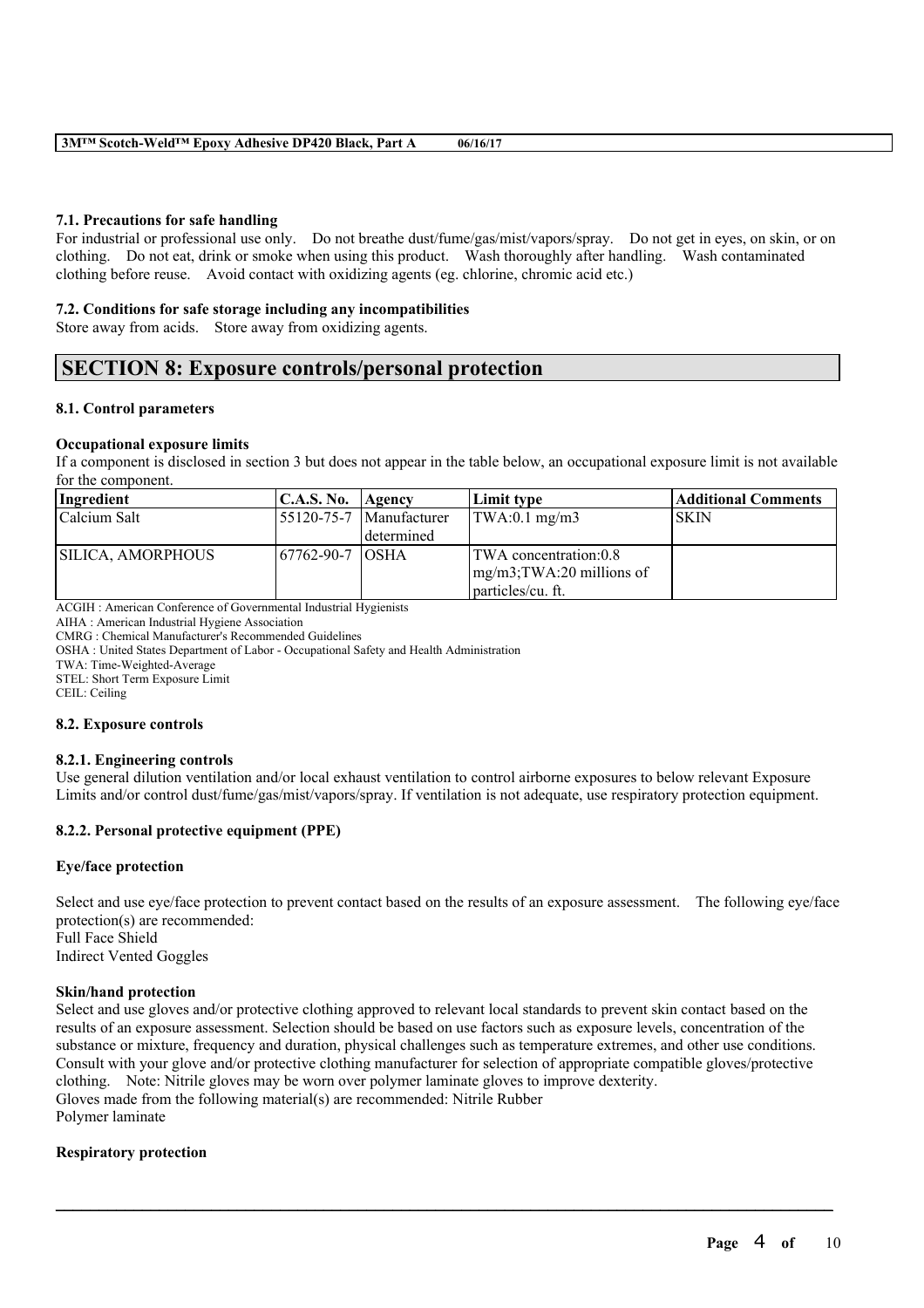#### **3M™ Scotch-Weld™ Epoxy Adhesive DP420 Black, Part A 06/16/17**

An exposure assessment may be needed to decide if a respirator is required. If a respirator is needed, use respirators as part of a full respiratory protection program. Based on the results of the exposure assessment, select from the following respirator type(s) to reduce inhalation exposure:

Half facepiece or full facepiece air-purifying respirator suitable for organic vapors and particulates

For questions about suitability for a specific application, consult with your respirator manufacturer.

# **SECTION 9: Physical and chemical properties**

#### **9.1. Information on basic physical and chemical properties**

| <b>General Physical Form:</b>             | Liquid                                                                                          |
|-------------------------------------------|-------------------------------------------------------------------------------------------------|
| <b>Specific Physical Form:</b>            | Paste                                                                                           |
| Odor, Color, Grade:                       | Amber, very mild pungent odor.                                                                  |
| <b>Odor threshold</b>                     | No Data Available                                                                               |
| рH                                        | Not Applicable                                                                                  |
| <b>Melting point</b>                      | No Data Available                                                                               |
| <b>Boiling Point</b>                      | $>=175 °C$                                                                                      |
| <b>Flash Point</b>                        | >=340 °F [Test Method: Closed Cup]                                                              |
| <b>Evaporation rate</b>                   | Not Applicable                                                                                  |
| <b>Flammability (solid, gas)</b>          | Not Applicable                                                                                  |
| <b>Flammable Limits(LEL)</b>              | Not Applicable                                                                                  |
| <b>Flammable Limits(UEL)</b>              | Not Applicable                                                                                  |
| <b>Vapor Pressure</b>                     | Not Applicable                                                                                  |
| <b>Vapor Density</b>                      | Not Applicable                                                                                  |
| <b>Density</b>                            | $1.12$ g/ml                                                                                     |
| <b>Specific Gravity</b>                   | 1.12 $[RefStd:WATER=1]$                                                                         |
| <b>Solubility in Water</b>                | Slight (less than $10\%$ )                                                                      |
| Solubility-non-water                      | No Data Available                                                                               |
| <b>Autoignition temperature</b>           | No Data Available                                                                               |
| <b>Decomposition temperature</b>          | No Data Available                                                                               |
| <b>Viscosity</b>                          | 8,000 - 14,000 centipoise $[@] 73.4 °F]$                                                        |
| <b>Hazardous Air Pollutants</b>           | 0 % weight [Test Method:Calculated]                                                             |
| Molecular weight                          | No Data Available                                                                               |
| <b>VOC Less H2O &amp; Exempt Solvents</b> | 0 g/l [Test Method: calculated SCAQMD rule 443.1]                                               |
|                                           | [Details: when used as intended with Part B]                                                    |
| VOC Less H2O & Exempt Solvents            | 0 g/l [Test Method: calculated SCAQMD rule 443.1] [Details: as<br>supplied]                     |
| <b>VOC Less H2O &amp; Exempt Solvents</b> | 0 % [Test Method: calculated SCAQMD rule 443.1]<br>[Details: when used as intended with Part B] |

# **SECTION 10: Stability and reactivity**

## **10.1. Reactivity**

This material may be reactive with certain agents under certain conditions - see the remaining headings in this section.

# **10.2. Chemical stability**

Stable.

#### **10.3. Possibility of hazardous reactions**

Hazardous polymerization will not occur.

#### **10.4. Conditions to avoid**

 $\mathcal{L}_\mathcal{L} = \mathcal{L}_\mathcal{L} = \mathcal{L}_\mathcal{L} = \mathcal{L}_\mathcal{L} = \mathcal{L}_\mathcal{L} = \mathcal{L}_\mathcal{L} = \mathcal{L}_\mathcal{L} = \mathcal{L}_\mathcal{L} = \mathcal{L}_\mathcal{L} = \mathcal{L}_\mathcal{L} = \mathcal{L}_\mathcal{L} = \mathcal{L}_\mathcal{L} = \mathcal{L}_\mathcal{L} = \mathcal{L}_\mathcal{L} = \mathcal{L}_\mathcal{L} = \mathcal{L}_\mathcal{L} = \mathcal{L}_\mathcal{L}$ Heat is generated during cure. Do not cure a mass larger than 50 grams in a confined space to prevent a premature exothermic reaction with production of intense heat and smoke.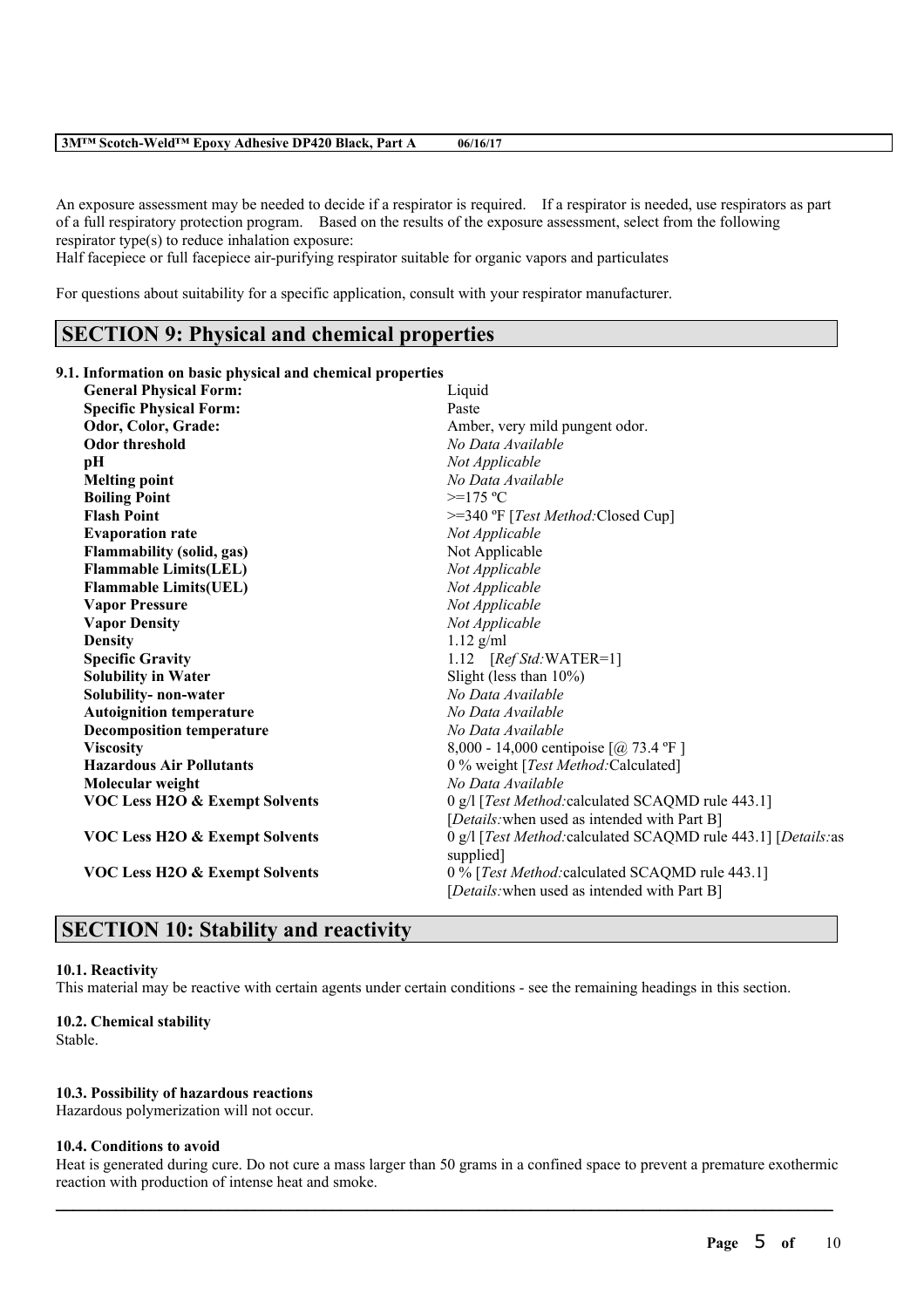# **10.5. Incompatible materials**

Strong oxidizing agents

#### **10.6. Hazardous decomposition products Substance Condition**

None known.

Refer to section 5.2 for hazardous decomposition products during combustion.

# **SECTION 11: Toxicological information**

The information below may not be consistent with the material classification in Section 2 if specific ingredient **classifications are mandated by a competent authority. In addition, toxicological data on ingredients may not be** reflected in the material classification and/or the signs and symptoms of exposure, because an ingredient may be present below the threshold for labeling, an ingredient may not be available for exposure, or the data may not be **relevant to the material as a whole.**

**11.1. Information on Toxicological effects**

**Signs and Symptoms of Exposure**

#### Based on test data and/or information on the components, this material may produce the following health effects:

#### **Inhalation:**

Respiratory Tract Irritation: Signs/symptoms may include cough, sneezing, nasal discharge, headache, hoarseness, and nose and throat pain.

#### **Skin Contact:**

Corrosive (Skin Burns): Signs/symptoms may include localized redness, swelling, itching, intense pain, blistering, ulceration, and tissue destruction.

#### **Eye Contact:**

Corrosive (Eye Burns): Signs/symptoms may include cloudy appearance of the cornea, chemical burns, severe pain, tearing, ulcerations, significantly impaired vision or complete loss of vision.

### **Ingestion:**

Gastrointestinal Corrosion: Signs/symptoms may include severe mouth, throat and abdominal pain; nausea; vomiting; and diarrhea; blood in the feces and/or vomitus may also be seen.

#### **Toxicological Data**

If a component is disclosed in section 3 but does not appear in a table below, either no data are available for that endpoint or the data are not sufficient for classification.

#### **Acute Toxicity**

| <b>Name</b>                         | Route       | <b>Species</b> | Value                                             |
|-------------------------------------|-------------|----------------|---------------------------------------------------|
| Overall product                     | Dermal      |                | No data available; calculated $ATE > 5,000$ mg/kg |
| Overall product                     | Ingestion   |                | No data available; calculated $ATE > 5,000$ mg/kg |
| 4.7.10-Trioxatridecane-1.13-Diamine | Dermal      | Rabbit         | LD50 $2,500$ mg/kg                                |
| 4.7.10-Trioxatridecane-1.13-Diamine | Ingestion   | Rat            | $LD50$ 3,160 mg/kg                                |
| Amorphous Silica                    | Dermal      | Rabbit         | $LD50 > 5,000$ mg/kg                              |
| Amorphous Silica                    | Inhalation- | Rat            | $LC50 > 0.691$ mg/l                               |
|                                     | Dust/Mist   |                |                                                   |
|                                     | (4 hours)   |                |                                                   |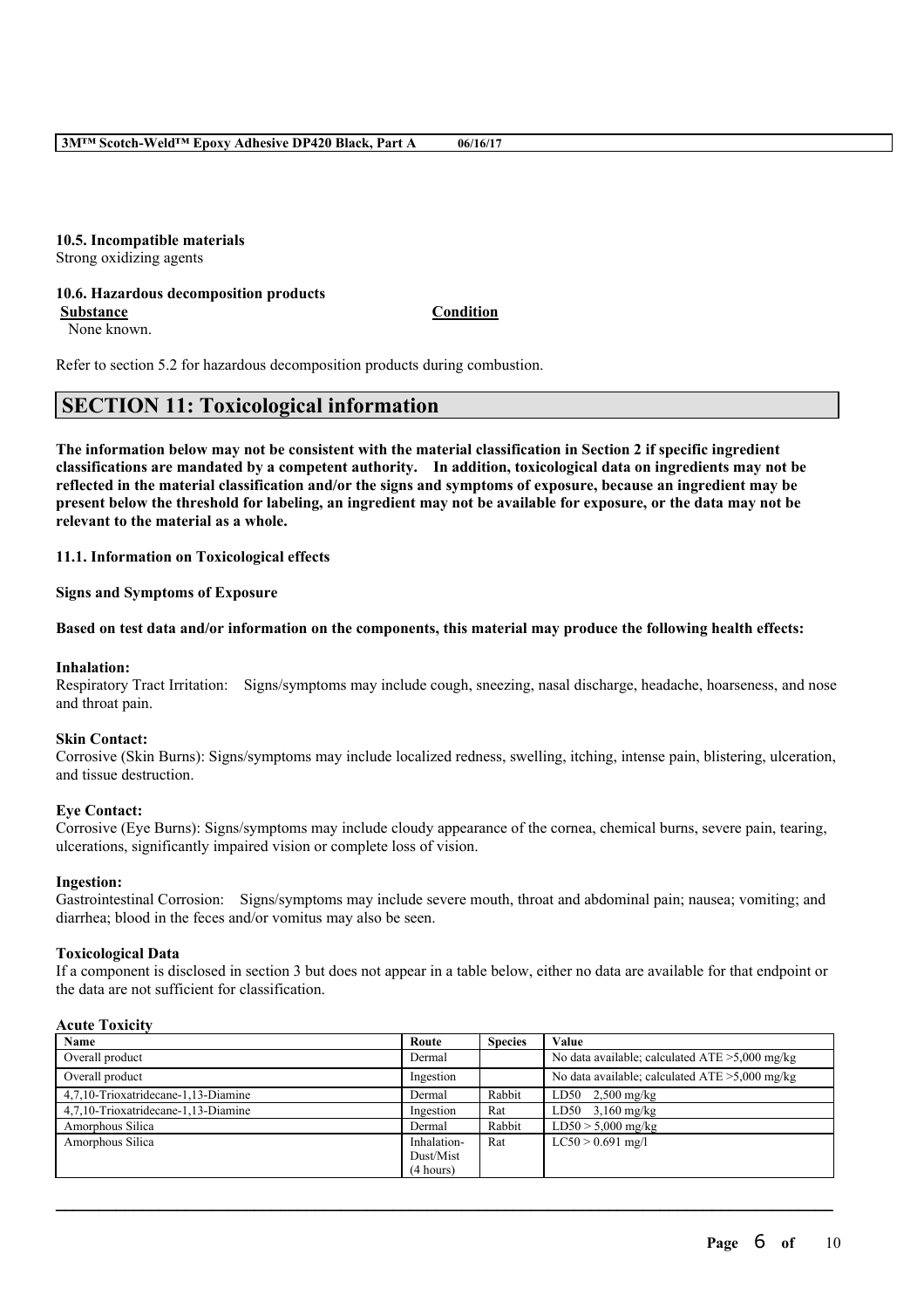## **3M™ Scotch-Weld™ Epoxy Adhesive DP420 Black, Part A 06/16/17**

| Amorphous Silica                        | Ingestion | Rat | $LD50 > 5,110$ mg/kg |
|-----------------------------------------|-----------|-----|----------------------|
| 2.4.6-tris((Dimethylamino)Methyl)Phenol | Dermal    | Rat | $.280$ mg/kg<br>LD50 |
| 2.4.6-tris((Dimethylamino)Methyl)Phenol | Ingestion | Rat | .000 mg/kg<br>LD50   |
| Calcium Salt                            | Ingestion | Rat | $LD50 > 2,000$ mg/kg |

 $\overline{ATE}$  = acute toxicity estimate

#### **Skin Corrosion/Irritation**

| Name                                    | <b>Species</b> | Value                     |
|-----------------------------------------|----------------|---------------------------|
| 4.7.10-Trioxatridecane-1.13-Diamine     | Rabbit         | Corrosive                 |
| Amorphous Silica                        | Rabbit         | No significant irritation |
| 2,4,6-tris((Dimethylamino)Methyl)Phenol | Rabbit         | Corrosive                 |
| Calcium Salt                            | Rabbit         | Irritant                  |

## **Serious Eye Damage/Irritation**

| Name                                    | <b>Species</b> | Value                     |
|-----------------------------------------|----------------|---------------------------|
|                                         |                |                           |
| 4,7,10-Trioxatridecane-1,13-Diamine     | similar        | Corrosive                 |
|                                         | health         |                           |
|                                         | hazards        |                           |
| Amorphous Silica                        | Rabbit         | No significant irritation |
| 2,4,6-tris((Dimethylamino)Methyl)Phenol | Rabbit         | Corrosive                 |
| Calcium Salt                            | Rabbit         | Corrosive                 |

#### **Skin Sensitization**

| Name                                    | <b>Species</b> | Value          |
|-----------------------------------------|----------------|----------------|
| Amorphous Silica                        | Human          | Not classified |
|                                         | and            |                |
|                                         | animal         |                |
| 2,4,6-tris((Dimethylamino)Methyl)Phenol | Guinea         | Not classified |
|                                         | pig            |                |

# **Respiratory Sensitization**

For the component/components, either no data are currently available or the data are not sufficient for classification.

#### **Germ Cell Mutagenicity**

| Name                                    | Route    | Value         |
|-----------------------------------------|----------|---------------|
| Amorphous Silica                        | In Vitro | Not mutagenic |
| 2,4,6-tris((Dimethylamino)Methyl)Phenol | In Vitro | Not mutagenic |

## **Carcinogenicity**

| - -<br>Name                | Route     | Species | ---<br>⁄ alue                                                 |
|----------------------------|-----------|---------|---------------------------------------------------------------|
| $\sim$<br>Amorphous Silica | Not       | Mouse   | but the<br>e data exist<br>e positive<br>data are not<br>Some |
|                            | Specified |         | tor<br>classification<br>ficient<br>suf                       |

#### **Reproductive Toxicity**

## **Reproductive and/or Developmental Effects**

| Name             | Route     | Value                                  | <b>Species</b> | <b>Test Result</b> | <b>Exposure</b> |
|------------------|-----------|----------------------------------------|----------------|--------------------|-----------------|
|                  |           |                                        |                |                    | <b>Duration</b> |
| Amorphous Silica | Ingestion | Not classified for female reproduction | Rat            | NOAEL 509          | generation      |
|                  |           |                                        |                | mg/kg/day          |                 |
| Amorphous Silica | Ingestion | Not classified for male reproduction   | Rat            | NOAEL 497          | generation      |
|                  |           |                                        |                | mg/kg/day          |                 |
| Amorphous Silica | Ingestion | Not classified for development         | Rat            | <b>NOAEL 1.350</b> | during          |
|                  |           |                                        |                | mg/kg/day          | organogenesi    |
|                  |           |                                        |                |                    |                 |

 $\mathcal{L}_\mathcal{L} = \mathcal{L}_\mathcal{L} = \mathcal{L}_\mathcal{L} = \mathcal{L}_\mathcal{L} = \mathcal{L}_\mathcal{L} = \mathcal{L}_\mathcal{L} = \mathcal{L}_\mathcal{L} = \mathcal{L}_\mathcal{L} = \mathcal{L}_\mathcal{L} = \mathcal{L}_\mathcal{L} = \mathcal{L}_\mathcal{L} = \mathcal{L}_\mathcal{L} = \mathcal{L}_\mathcal{L} = \mathcal{L}_\mathcal{L} = \mathcal{L}_\mathcal{L} = \mathcal{L}_\mathcal{L} = \mathcal{L}_\mathcal{L}$ 

# **Target Organ(s)**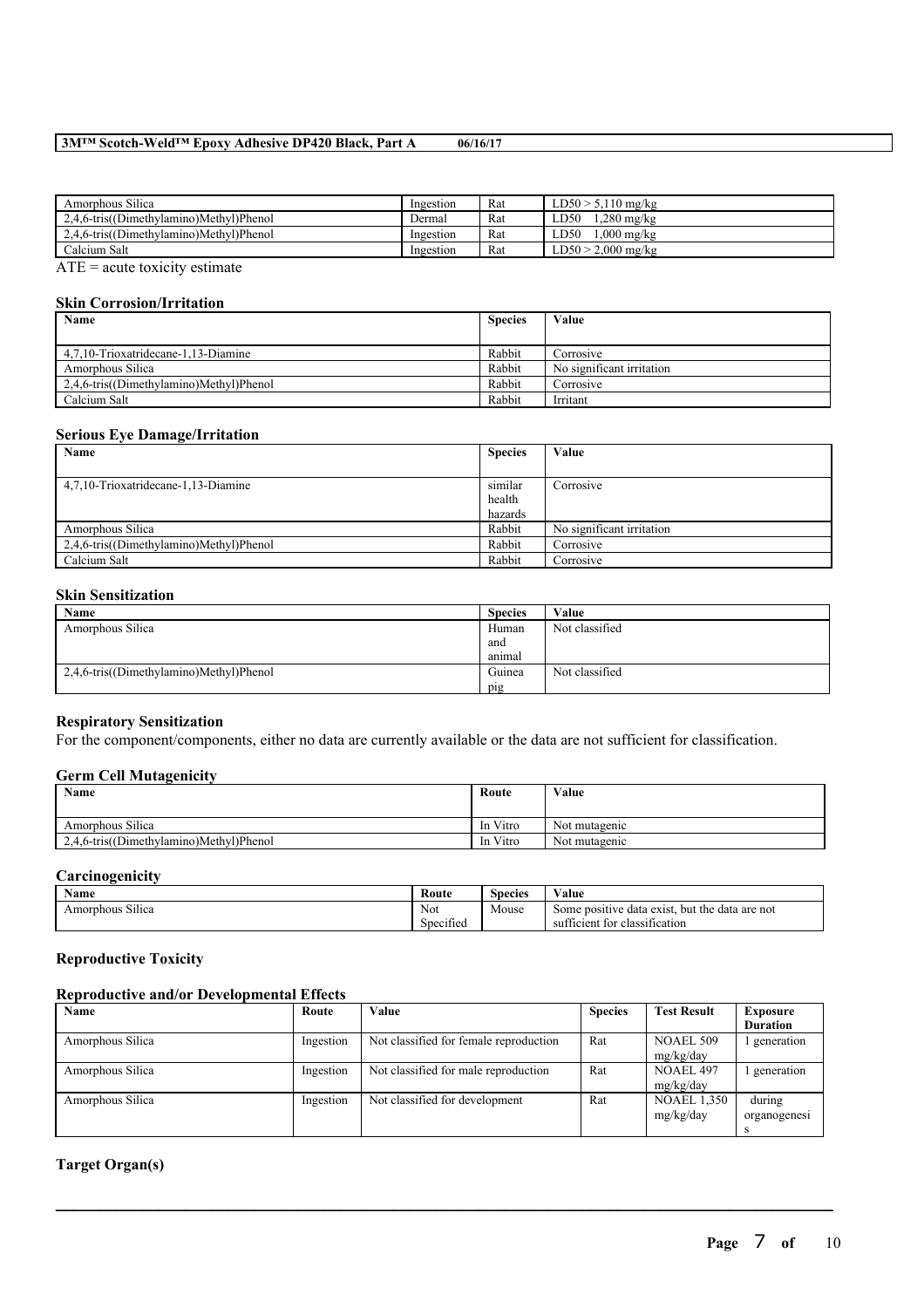## **3M™ Scotch-Weld™ Epoxy Adhesive DP420 Black, Part A 06/16/17**

| Name                     | Route      | Target Organ(s)        | Value                             | <b>Species</b> | <b>Test Result</b> | <b>Exposure</b> |
|--------------------------|------------|------------------------|-----------------------------------|----------------|--------------------|-----------------|
|                          |            |                        |                                   |                |                    | <b>Duration</b> |
| 4.7.10-Trioxatridecane-  | Inhalation | respiratory irritation | Some positive data exist, but the |                | <b>NOAEL Not</b>   |                 |
| 1.13-Diamine             |            |                        | data are not sufficient for       |                | available          |                 |
|                          |            |                        | classification                    |                |                    |                 |
| 2,4,6                    | Inhalation | respiratory irritation | Some positive data exist, but the |                | <b>NOAEL Not</b>   |                 |
| tris((Dimethylamino)Meth |            |                        | data are not sufficient for       |                | available          |                 |
| vl)Phenol                |            |                        | classification                    |                |                    |                 |

#### **Specific Target Organ Toxicity - single exposure**

#### **Specific Target Organ Toxicity - repeated exposure**

| Name                     | Route      | Target Organ(s)        | Value          | <b>Species</b> | <b>Test Result</b> | <b>Exposure</b> |
|--------------------------|------------|------------------------|----------------|----------------|--------------------|-----------------|
|                          |            |                        |                |                |                    | <b>Duration</b> |
| Amorphous Silica         | Inhalation | respiratory system     | Not classified | Human          | <b>NOAEL Not</b>   | occupational    |
|                          |            | silicosis              |                |                | available          | exposure        |
| 2,4,6                    | Dermal     | skin   liver   nervous | Not classified | Rat            | <b>NOAEL 125</b>   | 28 days         |
| tris((Dimethylamino)Meth |            | system   auditory      |                |                | mg/kg/day          |                 |
| vl)Phenol                |            | system                 |                |                |                    |                 |
|                          |            | hematopoietic          |                |                |                    |                 |
|                          |            | system   eyes          |                |                |                    |                 |

#### **Aspiration Hazard**

For the component/components, either no data are currently available or the data are not sufficient for classification.

#### Please contact the address or phone number listed on the first page of the SDS for additional toxicological information **on this material and/or its components.**

# **SECTION 12: Ecological information**

## **Ecotoxicological information**

Please contact the address or phone number listed on the first page of the SDS for additional ecotoxicological information on this material and/or its components.

#### **Chemical fate information**

Please contact the address or phone number listed on the first page of the SDS for additional chemical fate information on this material and/or its components.

# **SECTION 13: Disposal considerations**

#### **13.1. Disposal methods**

Dispose of contents/ container in accordance with the local/regional/national/international regulations.

Dispose of completely cured (or polymerized) material in a permitted industrial waste facility. As a disposal alternative, incinerate uncured product in a permitted waste incineration facility. Proper destruction may require the use of additional fuel during incineration processes. Empty drums/barrels/containers used for transporting and handling hazardous chemicals (chemical substances/mixtures/preparations classified as Hazardous as per applicable regulations) shall be considered, stored, treated & disposed of as hazardous wastes unless otherwise defined by applicable waste regulations. Consult with the respective regulating authorities to determine the available treatment and disposal facilities.

 $\mathcal{L}_\mathcal{L} = \mathcal{L}_\mathcal{L} = \mathcal{L}_\mathcal{L} = \mathcal{L}_\mathcal{L} = \mathcal{L}_\mathcal{L} = \mathcal{L}_\mathcal{L} = \mathcal{L}_\mathcal{L} = \mathcal{L}_\mathcal{L} = \mathcal{L}_\mathcal{L} = \mathcal{L}_\mathcal{L} = \mathcal{L}_\mathcal{L} = \mathcal{L}_\mathcal{L} = \mathcal{L}_\mathcal{L} = \mathcal{L}_\mathcal{L} = \mathcal{L}_\mathcal{L} = \mathcal{L}_\mathcal{L} = \mathcal{L}_\mathcal{L}$ 

#### **EPA Hazardous Waste Number (RCRA):** Not regulated

# **SECTION 14: Transport Information**

For Transport Information, please visit http://3M.com/Transportinfo or call 1-800-364-3577 or 651-737-6501.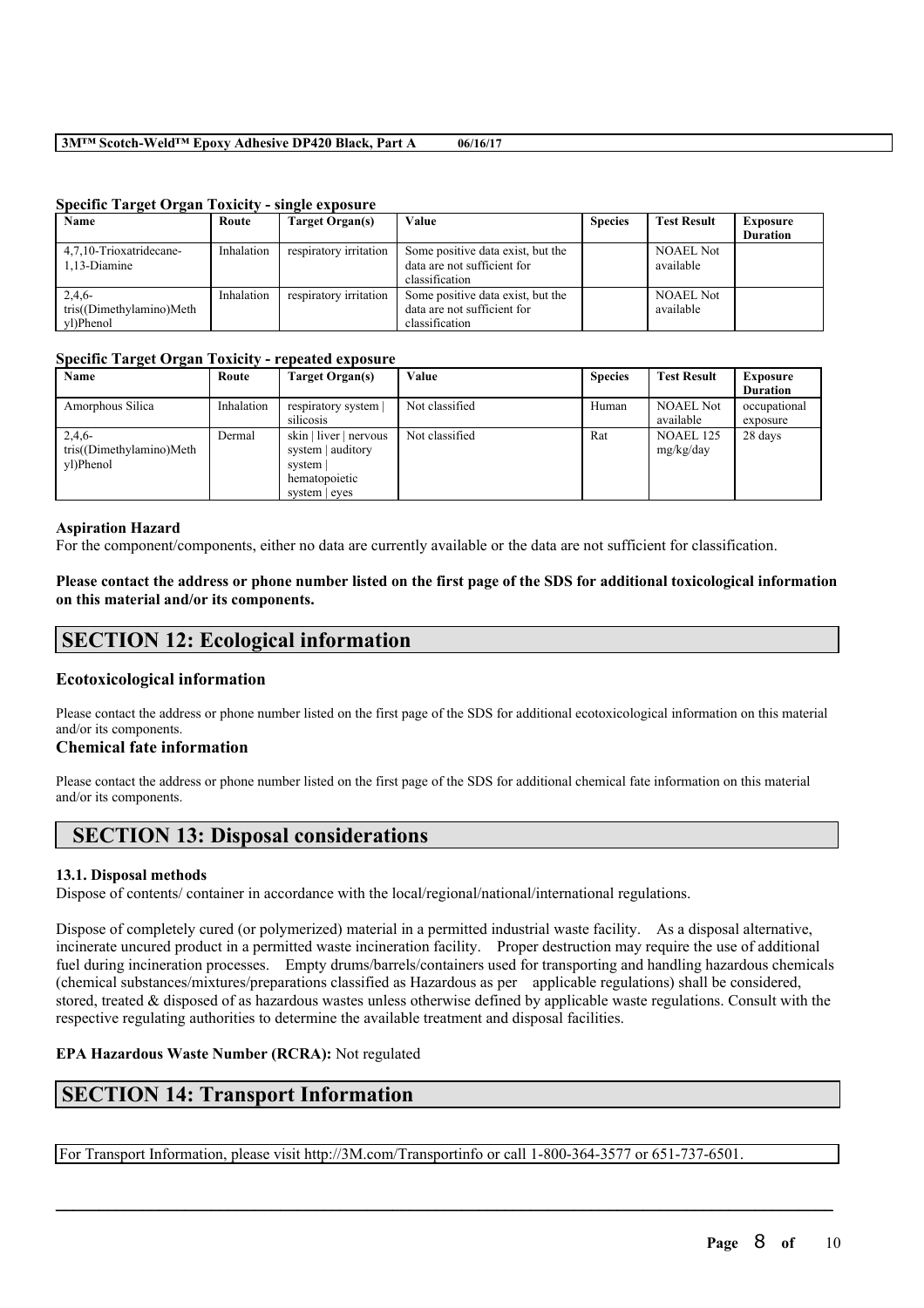# **SECTION 15: Regulatory information**

#### **15.1. US Federal Regulations**

Contact 3M for more information.

#### **311/312 Hazard Categories:**

|    | Fire Hazard - No Pressure Hazard - No | Reactivity Hazard - No | Immediate Hazard - Yes | Delayed Hazard - |
|----|---------------------------------------|------------------------|------------------------|------------------|
| No |                                       |                        |                        |                  |

#### **EPCRA 311/312 Hazard Classifications (effective January 1, 2018):**

| <b>Physical Hazards</b> |
|-------------------------|
|                         |

Not applicable

| <b>Health Hazards</b>                  |
|----------------------------------------|
| Hazard Not Otherwise Classified (HNOC) |
| Serious eye damage or eye irritation   |
| Skin Corrosion or Irritation           |

#### **15.2. State Regulations**

Contact 3M for more information.

#### **15.3. Chemical Inventories**

The components of this product are in compliance with the chemical notification requirements of TSCA.

Contact 3M for more information.

#### **15.4. International Regulations**

Contact 3M for more information.

**This SDS has been prepared to meet the U.S. OSHA Hazard Communication Standard, 29 CFR 1910.1200.**

# **SECTION 16: Other information**

#### **NFPA Hazard Classification**

**Health:** 3 **Flammability:** 1 **Instability:** 0 **Special Hazards:** None

National Fire Protection Association (NFPA) hazard ratings are designed for use by emergency response personnel to address the hazards that are presented by short-term, acute exposure to a material under conditions of fire, spill, or similar emergencies. Hazard ratings are primarily based on the inherent physical and toxic properties of the material but also include the toxic properties of combustion or decomposition products that are known to be generated in significant quantities.

| <b>Document Group:</b> | 22-2132-3 | <b>Version Number:</b>  | 6.01     |
|------------------------|-----------|-------------------------|----------|
| <b>Issue Date:</b>     | 06/16/17  | <b>Supercedes Date:</b> | 04/16/15 |

DISCLAIMER: The information in this Safety Data Sheet (SDS) is believed to be correct as of the date issued.3MMAKES NO WARRANTIES, EXPRESSED OR IMPLIED, INCLUDING, BUT NOT LIMITED TO, ANY IMPLIED WARRANTY OF MERCHANTABILITY OR FITNESS FOR A PARTICULAR PURPOSE OR COURSE OF PERFORMANCE OR USAGE OF TRADE.User is responsible for determining whether the3Mproduct is fit for a particular purpose and suitable for user's method of use or application.Given the variety of factors that can affect the use and application of a3Mproduct, some of which are uniquely within the user's knowledge and control, it is essential that the user evaluate the 3Mproduct to determine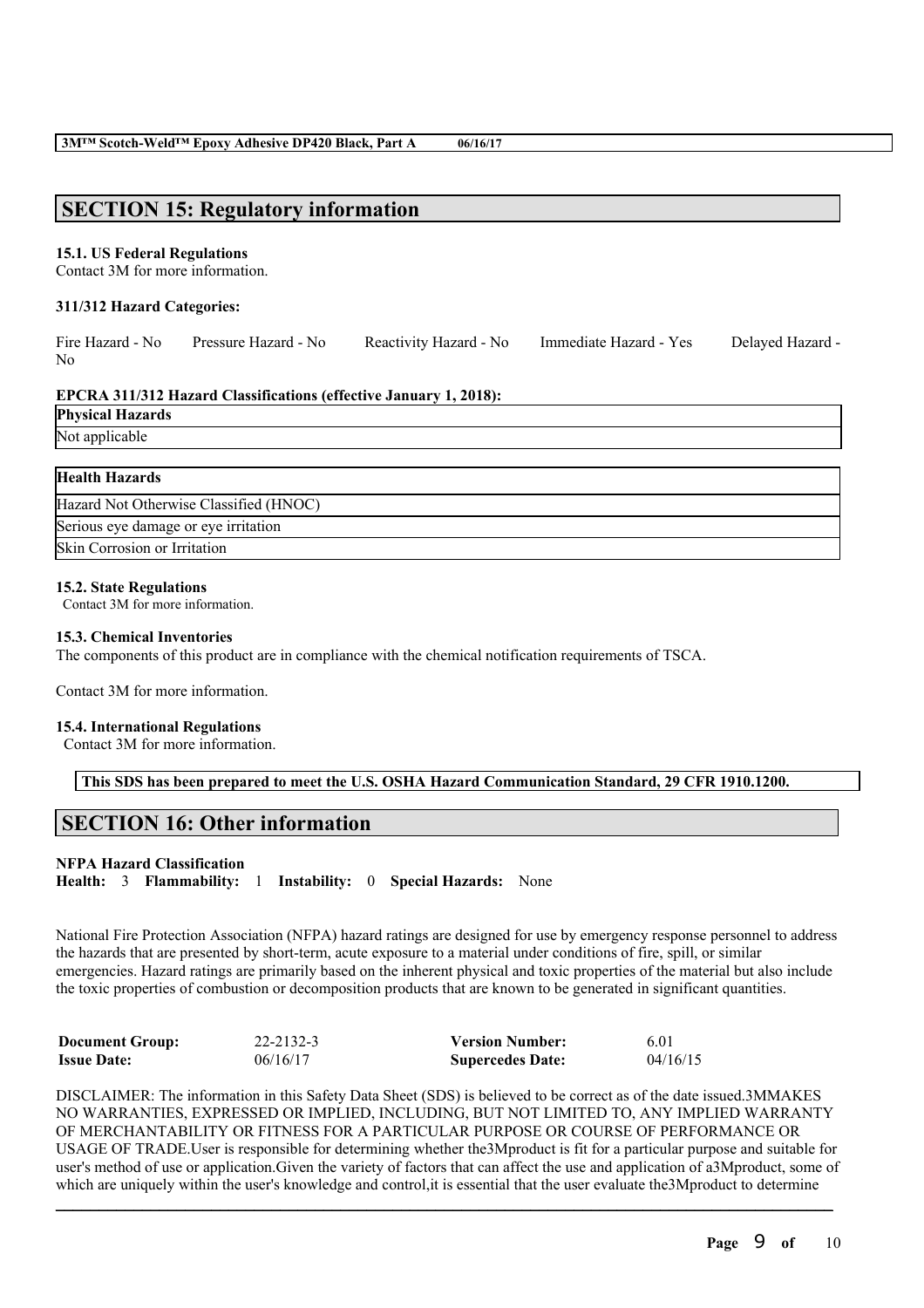#### **3M™ Scotch-Weld™ Epoxy Adhesive DP420 Black, Part A 06/16/17**

whether it is fit for a particular purpose and suitable for user's method of use or application.

3Mprovides information in electronic form as a service to its customers. Due to the remote possibility that electronic transfer may have resulted in errors, omissions or alterations in this information,3Mmakes no representations as to its completeness or accuracy. In addition, information obtained from a database may not be as current as the information in the SDS available directly from3M

 $\mathcal{L}_\mathcal{L} = \mathcal{L}_\mathcal{L} = \mathcal{L}_\mathcal{L} = \mathcal{L}_\mathcal{L} = \mathcal{L}_\mathcal{L} = \mathcal{L}_\mathcal{L} = \mathcal{L}_\mathcal{L} = \mathcal{L}_\mathcal{L} = \mathcal{L}_\mathcal{L} = \mathcal{L}_\mathcal{L} = \mathcal{L}_\mathcal{L} = \mathcal{L}_\mathcal{L} = \mathcal{L}_\mathcal{L} = \mathcal{L}_\mathcal{L} = \mathcal{L}_\mathcal{L} = \mathcal{L}_\mathcal{L} = \mathcal{L}_\mathcal{L}$ 

# **3M USA SDSs are available at www.3M.com**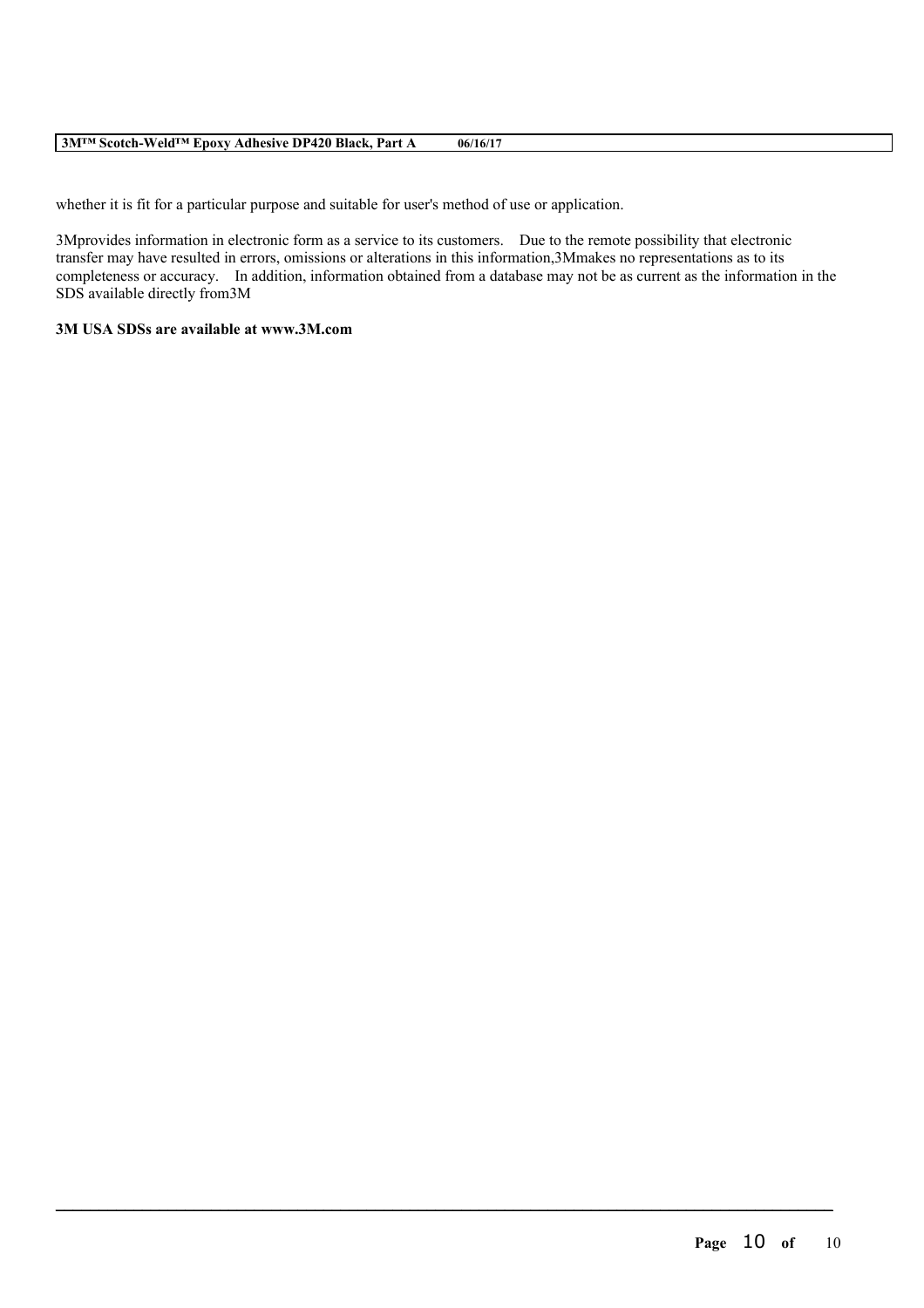

# **Safety Data Sheet**

#### Copyright,2018,3M Company.

All rights reserved. Copying and/or downloading of this information for the purpose of properly utilizing 3M products is allowed provided that: (1) the information is copied in full with no changes unless prior written agreement is obtained from 3M, and (2) neither the copy nor the original is resold or otherwise distributed with the intention of earning a profit thereon.

 $\mathcal{L}_\mathcal{L} = \mathcal{L}_\mathcal{L} = \mathcal{L}_\mathcal{L} = \mathcal{L}_\mathcal{L} = \mathcal{L}_\mathcal{L} = \mathcal{L}_\mathcal{L} = \mathcal{L}_\mathcal{L} = \mathcal{L}_\mathcal{L} = \mathcal{L}_\mathcal{L} = \mathcal{L}_\mathcal{L} = \mathcal{L}_\mathcal{L} = \mathcal{L}_\mathcal{L} = \mathcal{L}_\mathcal{L} = \mathcal{L}_\mathcal{L} = \mathcal{L}_\mathcal{L} = \mathcal{L}_\mathcal{L} = \mathcal{L}_\mathcal{L}$ 

| <b>Document Group:</b> | $22 - 0521 - 9$ | <b>Version Number:</b>  | 6.00     |
|------------------------|-----------------|-------------------------|----------|
| <b>Issue Date:</b>     | 05/21/18        | <b>Supercedes Date:</b> | 06/19/17 |

# **SECTION 1: Identification**

## **1.1. Product identifier**

3M™ Scotch-Weld™ Epoxy Adhesive DP420 Black, Part B or Epoxy Adhesive 420 Black, Part B

## **1.2. Recommended use and restrictions on use**

**Recommended use** Structural adhesive

**1.3. Supplier's details MANUFACTURER:** 3M **DIVISION:** Industrial Adhesives and Tapes Division **ADDRESS:** 3M Center, St. Paul, MN 55144-1000, USA **Telephone:** 1-888-3M HELPS (1-888-364-3577)

**1.4. Emergency telephone number** 1-800-364-3577 or (651) 737-6501 (24 hours)

# **SECTION 2: Hazard identification**

## **2.1. Hazard classification**

Serious Eye Damage/Irritation: Category 2B. Skin Sensitizer: Category 1.

**2.2. Label elements Signal word** Warning

**Symbols** Exclamation mark |

**Pictograms**

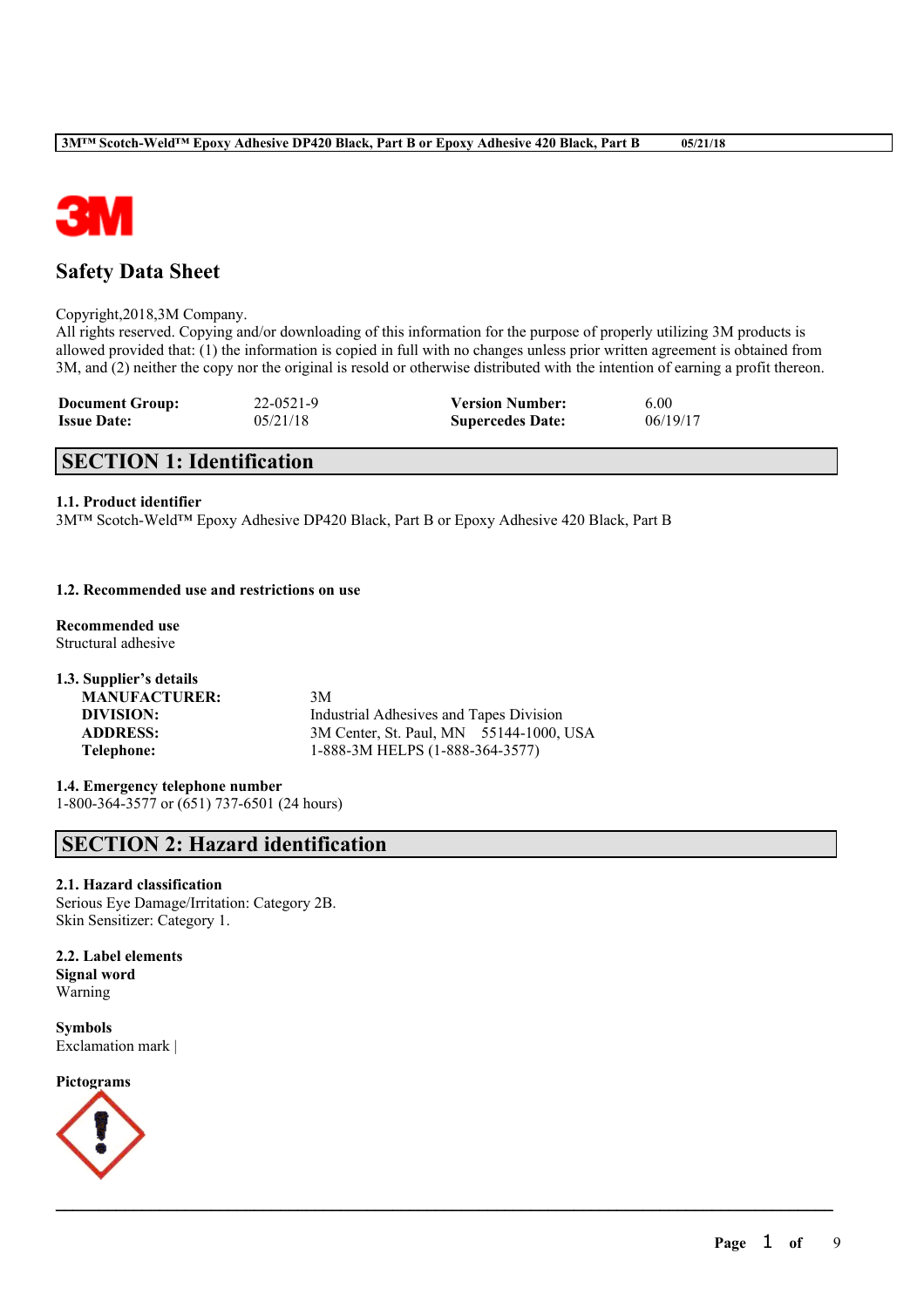**Hazard Statements**

Causes eye irritation. May cause an allergic skin reaction.

## **Precautionary Statements**

## **Prevention:**

Avoid breathing dust/fume/gas/mist/vapors/spray. Wear protective gloves. Wash thoroughly after handling. Contaminated work clothing must not be allowed out of the workplace.

## **Response:**

IF IN EYES: Rinse cautiously with water for several minutes. Remove contact lenses, if present and easy to do. Continue rinsing. If eye irritation persists: Get medical advice/attention. IF ON SKIN: Wash with plenty of soap and water. If skin irritation or rash occurs: Get medical advice/attention. Wash contaminated clothing before reuse.

#### **Disposal:**

Dispose of contents/container in accordance with applicable local/regional/national/international regulations.

# **SECTION 3: Composition/information on ingredients**

| Ingredient                                    | C.A.S. No.        | $\%$ by Wt                |
|-----------------------------------------------|-------------------|---------------------------|
| Epoxy Resin                                   | $125068 - 38 - 6$ | 70 - 90 Trade Secret *    |
| Acrylic Polymer (NJTS Reg No. 04499600-5018P) | Trade Secret*     | 10 - 20 Trade Secret $*$  |
| Carbon Black                                  | 1333-86-4         | $\leq$ 0.1 Trade Secret * |

NJTS or NJTSRN: New Jersey Trade Secret Registry Number.

\*The specific chemical identity and/or exact percentage (concentration) of this composition has been withheld as a trade secret.

# **SECTION 4: First aid measures**

## **4.1. Description of first aid measures**

#### **Inhalation:**

Remove person to fresh air. If you feel unwell, get medical attention.

#### **Skin Contact:**

Immediately wash with soap and water. Remove contaminated clothing and wash before reuse. If signs/symptoms develop, get medical attention.

#### **Eye Contact:**

Flush with large amounts of water. Remove contact lenses if easy to do. Continue rinsing. If signs/symptoms persist, get medical attention.

 $\mathcal{L}_\mathcal{L} = \mathcal{L}_\mathcal{L} = \mathcal{L}_\mathcal{L} = \mathcal{L}_\mathcal{L} = \mathcal{L}_\mathcal{L} = \mathcal{L}_\mathcal{L} = \mathcal{L}_\mathcal{L} = \mathcal{L}_\mathcal{L} = \mathcal{L}_\mathcal{L} = \mathcal{L}_\mathcal{L} = \mathcal{L}_\mathcal{L} = \mathcal{L}_\mathcal{L} = \mathcal{L}_\mathcal{L} = \mathcal{L}_\mathcal{L} = \mathcal{L}_\mathcal{L} = \mathcal{L}_\mathcal{L} = \mathcal{L}_\mathcal{L}$ 

## **If Swallowed:**

Rinse mouth. If you feel unwell, get medical attention.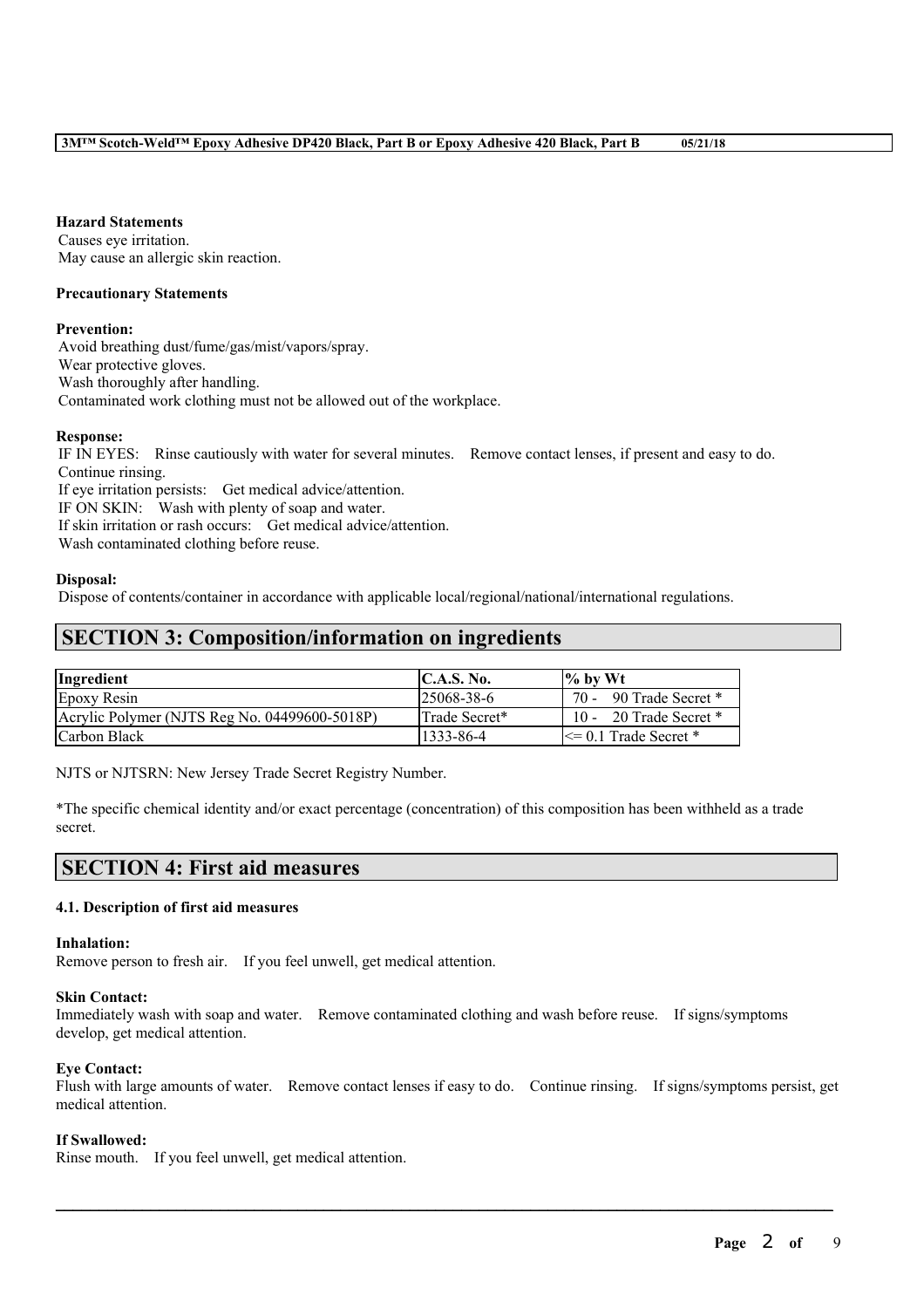#### **4.2. Most important symptoms and effects, both acute and delayed**

See Section 11.1. Information on toxicological effects.

# **4.3. Indication of any immediate medical attention and special treatment required**

Not applicable

# **SECTION 5: Fire-fighting measures**

## **5.1. Suitable extinguishing media**

In case of fire: Use a fire fighting agent suitable for ordinary combustible material such as water or foam to extinguish.

# **5.2. Special hazards arising from the substance or mixture**

None inherent in this product.

## **Hazardous Decomposition or By-Products**

| <b>Substance</b>  | Condition         |
|-------------------|-------------------|
| Aldehydes         | During Combustion |
| Carbon monoxide   | During Combustion |
| Carbon dioxide    | During Combustion |
| Hydrogen Chloride | During Combustion |

## **5.3. Special protective actions for fire-fighters**

Wear full protective clothing, including helmet, self-contained, positive pressure or pressure demand breathing apparatus, bunker coat and pants, bands around arms, waist and legs, face mask, and protective covering for exposed areas of the head.

# **SECTION 6: Accidental release measures**

## **6.1. Personal precautions, protective equipment and emergency procedures**

Evacuate area. Ventilate the area with fresh air. For large spill, or spills in confined spaces, provide mechanical ventilation to disperse or exhaust vapors, in accordance with good industrial hygiene practice. Refer to other sections of this SDS for information regarding physical and health hazards, respiratory protection, ventilation, and personal protective equipment.

## **6.2. Environmental precautions**

Avoid release to the environment. For larger spills, cover drains and build dikes to prevent entry into sewer systems or bodies of water.

## **6.3. Methods and material for containment and cleaning up**

Contain spill. Working from around the edges of the spill inward, cover with bentonite, vermiculite, or commercially available inorganic absorbent material. Mix in sufficient absorbent until it appears dry. Remember, adding an absorbent material does not remove a physical, health, or environmental hazard. Collect as much of the spilled material as possible. Place in a closed container approved for transportation by appropriate authorities. Clean up residue with an appropriate solvent selected by a qualified and authorized person. Ventilate the area with fresh air. Read and follow safety precautions on the solvent label and SDS. Seal the container. Dispose of collected material as soon as possible in accordance with applicable local/regional/national/international regulations.

# **SECTION 7: Handling and storage**

# **7.1. Precautions for safe handling**

For industrial or professional use only. Avoid breathing dust/fume/gas/mist/vapors/spray. Do not get in eyes, on skin, or on clothing. Do not eat, drink or smoke when using this product. Wash thoroughly after handling. Contaminated work clothing should not be allowed out of the workplace. Avoid release to the environment. Wash contaminated clothing before reuse. Avoid contact with oxidizing agents (eg. chlorine, chromic acid etc.)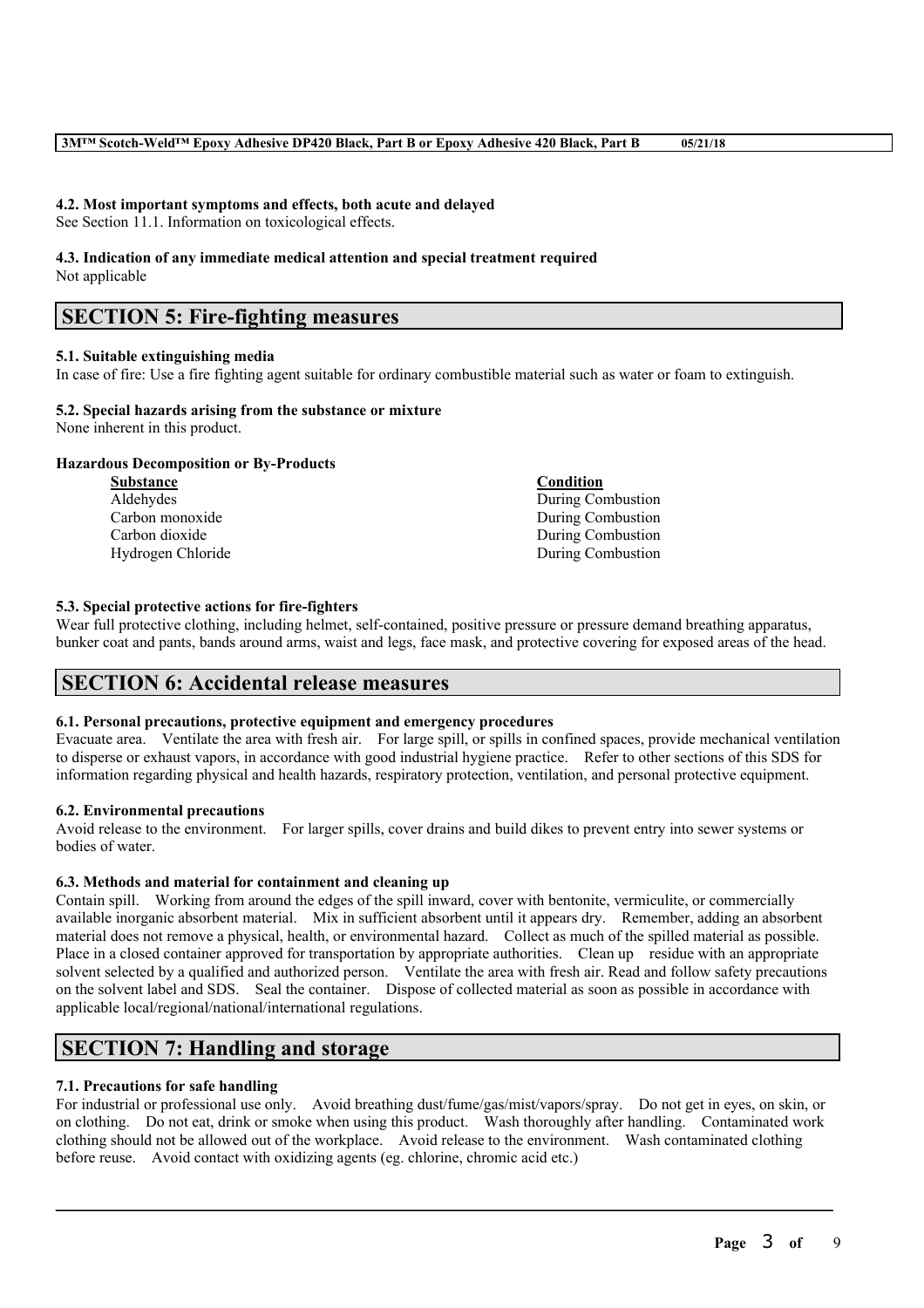## **7.2. Conditions for safe storage including any incompatibilities**

Store away from heat. Store away from oxidizing agents.

# **SECTION 8: Exposure controls/personal protection**

#### **8.1. Control parameters**

## **Occupational exposure limits**

If a component is disclosed in section 3 but does not appear in the table below, an occupational exposure limit is not available for the component.

| Ingredient   | <b>C.A.S. No.</b> | Agency        | Limit tvpe                   | Additional Comments   |
|--------------|-------------------|---------------|------------------------------|-----------------------|
| Carbon Black | 1333-86-4         | <b>LACGIH</b> | TWA(inhalable fraction):3    | LA3: Confirmed animal |
|              |                   |               | $\lfloor$ mg/m $\frac{3}{2}$ | carcin.               |
| Carbon Black | 1333-86-4         | <b>TOSHA</b>  | $ITWA:3.5$ mg/m3             |                       |

ACGIH : American Conference of Governmental Industrial Hygienists

AIHA : American Industrial Hygiene Association

CMRG : Chemical Manufacturer's Recommended Guidelines

OSHA : United States Department of Labor - Occupational Safety and Health Administration

TWA: Time-Weighted-Average

STEL: Short Term Exposure Limit

CEIL: Ceiling

#### **8.2. Exposure controls**

#### **8.2.1. Engineering controls**

Use general dilution ventilation and/or local exhaust ventilation to control airborne exposures to below relevant Exposure Limits and/or control dust/fume/gas/mist/vapors/spray. If ventilation is not adequate, use respiratory protection equipment.

## **8.2.2. Personal protective equipment (PPE)**

## **Eye/face protection**

Select and use eye/face protection to prevent contact based on the results of an exposure assessment. The following eye/face protection(s) are recommended: Indirect Vented Goggles

## **Skin/hand protection**

Select and use gloves and/or protective clothing approved to relevant local standards to prevent skin contact based on the results of an exposure assessment. Selection should be based on use factors such as exposure levels, concentration of the substance or mixture, frequency and duration, physical challenges such as temperature extremes, and other use conditions. Consult with your glove and/or protective clothing manufacturer for selection of appropriate compatible gloves/protective clothing. Note: Nitrile gloves may be worn over polymer laminate gloves to improve dexterity. Gloves made from the following material(s) are recommended: Butyl Rubber Polymer laminate

 $\mathcal{L}_\mathcal{L} = \mathcal{L}_\mathcal{L} = \mathcal{L}_\mathcal{L} = \mathcal{L}_\mathcal{L} = \mathcal{L}_\mathcal{L} = \mathcal{L}_\mathcal{L} = \mathcal{L}_\mathcal{L} = \mathcal{L}_\mathcal{L} = \mathcal{L}_\mathcal{L} = \mathcal{L}_\mathcal{L} = \mathcal{L}_\mathcal{L} = \mathcal{L}_\mathcal{L} = \mathcal{L}_\mathcal{L} = \mathcal{L}_\mathcal{L} = \mathcal{L}_\mathcal{L} = \mathcal{L}_\mathcal{L} = \mathcal{L}_\mathcal{L}$ 

## **Respiratory protection**

None required.

# **SECTION 9: Physical and chemical properties**

| 9.1. Information on basic physical and chemical properties |
|------------------------------------------------------------|
| Liquid                                                     |
| Paste                                                      |
| Black, very mild odor.                                     |
| No Data Available                                          |
| Not Applicable                                             |
|                                                            |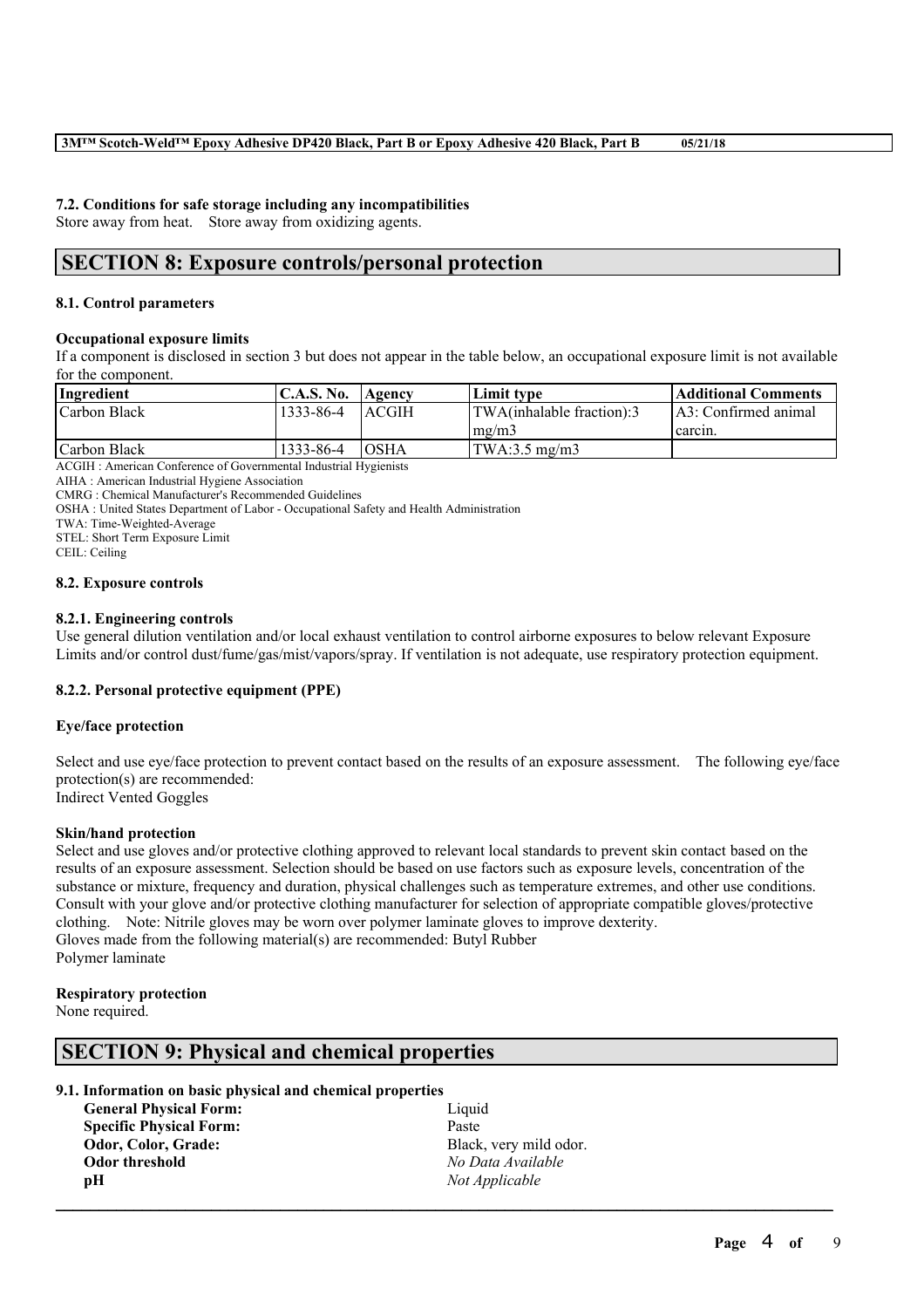| <b>Melting point</b>                      | No Data Available                                              |
|-------------------------------------------|----------------------------------------------------------------|
| <b>Boiling Point</b>                      | $>=200 °C$                                                     |
| <b>Flash Point</b>                        | >=340 °F [Test Method:Closed Cup]                              |
| <b>Evaporation rate</b>                   | Not Applicable                                                 |
| <b>Flammability (solid, gas)</b>          | Not Applicable                                                 |
| <b>Flammable Limits(LEL)</b>              | Not Applicable                                                 |
| <b>Flammable Limits(UEL)</b>              | Not Applicable                                                 |
| <b>Vapor Pressure</b>                     | Not Applicable                                                 |
| <b>Vapor Density</b>                      | Not Applicable                                                 |
| <b>Density</b>                            | $1.14$ g/ml                                                    |
| <b>Specific Gravity</b>                   | 1.14 $[RefStd:WATER=1]$                                        |
| <b>Solubility in Water</b>                | Nil                                                            |
| Solubility- non-water                     | No Data Available                                              |
| Partition coefficient: n-octanol/water    | No Data Available                                              |
| <b>Autoignition temperature</b>           | No Data Available                                              |
| <b>Decomposition temperature</b>          | No Data Available                                              |
| <b>Viscosity</b>                          | 22,000 - 45,000 centipoise $[@] 73.4$ °F ]                     |
| <b>Hazardous Air Pollutants</b>           | 0 % weight [Test Method: Calculated]                           |
| Molecular weight                          | No Data Available                                              |
| <b>VOC Less H2O &amp; Exempt Solvents</b> | 0 g/l [Test Method: calculated SCAQMD rule 443.1]              |
|                                           | [Details: when used as intended with Part A]                   |
| <b>VOC Less H2O &amp; Exempt Solvents</b> | 6 g/l [Test Method: calculated SCAQMD rule 443.1] [Details: as |
|                                           | supplied.                                                      |
| <b>VOC Less H2O &amp; Exempt Solvents</b> | 0 % [Test Method: calculated SCAQMD rule 443.1]                |
|                                           | [Details: when used as intended with Part A]                   |

# **SECTION 10: Stability and reactivity**

## **10.1. Reactivity**

This material may be reactive with certain agents under certain conditions - see the remaining headings in this section.

# **10.2. Chemical stability**

Stable.

# **10.3. Possibility of hazardous reactions**

Hazardous polymerization will not occur.

**10.4. Conditions to avoid** Heat

**10.5. Incompatible materials** Strong oxidizing agents

## **10.6. Hazardous decomposition products**

**Substance Condition** None known.

Refer to section 5.2 for hazardous decomposition products during combustion.

# **SECTION 11: Toxicological information**

The information below may not be consistent with the material classification in Section 2 if specific ingredient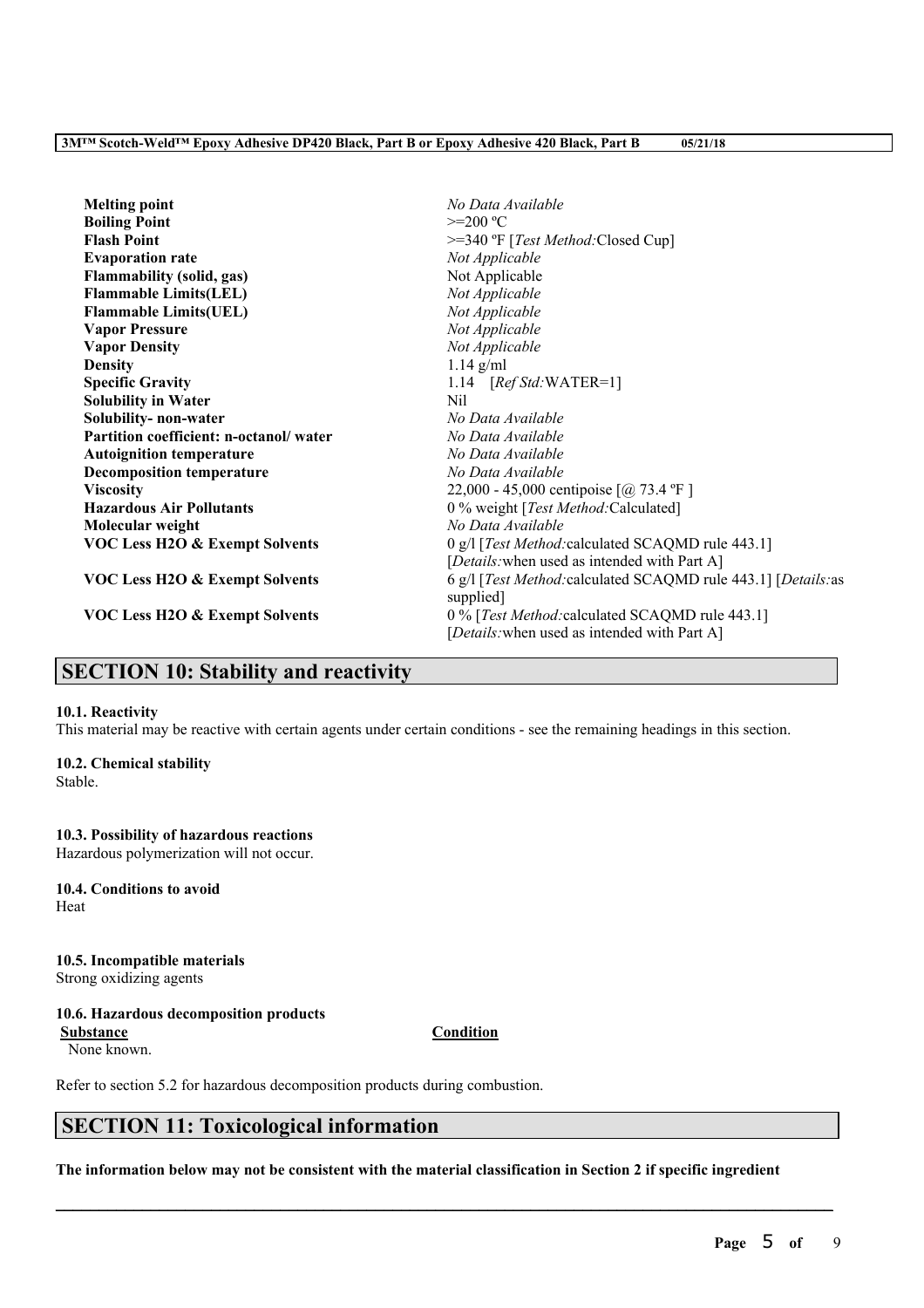#### **3M™ Scotch-Weld™ Epoxy Adhesive DP420 Black, Part B or Epoxy Adhesive 420 Black, Part B 05/21/18**

**classifications are mandated by a competent authority. In addition, toxicological data on ingredients may not be** reflected in the material classification and/or the signs and symptoms of exposure, because an ingredient may be present below the threshold for labeling, an ingredient may not be available for exposure, or the data may not be **relevant to the material as a whole.**

### **11.1. Information on Toxicological effects**

**Signs and Symptoms of Exposure**

Based on test data and/or information on the components, this material may produce the following health effects:

#### **Inhalation:**

No health effects are expected.

#### **Skin Contact:**

Mild Skin Irritation: Signs/symptoms may include localized redness, swelling, itching, and dryness. Allergic Skin Reaction (non-photo induced): Signs/symptoms may include redness, swelling, blistering, and itching.

#### **Eye Contact:**

Moderate Eye Irritation: Signs/symptoms may include redness, swelling, pain, tearing, and blurred or hazy vision.

#### **Ingestion:**

Gastrointestinal Irritation: Signs/symptoms may include abdominal pain, stomach upset, nausea, vomiting and diarrhea.

#### **Carcinogenicity:**

| Ingredient                | $\tilde{\phantom{a}}$<br>NO. | $\sim$<br>scription<br>Aas<br><b>Des</b>                                      | kegulation<br>Ke.                                                       |
|---------------------------|------------------------------|-------------------------------------------------------------------------------|-------------------------------------------------------------------------|
| $\sim$<br>Black<br>Carbon | s-xn-<br>.                   | $\sim$ $\sim$<br>$\sqrt{2}$<br>~~<br>.,<br>carc<br>Possible<br>human<br>' UIL | Hnternational<br>on<br>Research<br>. Cancer<br>A <sub>genc</sub><br>for |

#### **Toxicological Data**

If a component is disclosed in section 3 but does not appear in a table below, either no data are available for that endpoint or the data are not sufficient for classification.

# **Acute Toxicity**

| Name                                          | Route     | <b>Species</b> | Value                                             |
|-----------------------------------------------|-----------|----------------|---------------------------------------------------|
| Overall product                               | Ingestion |                | No data available; calculated $ATE > 5,000$ mg/kg |
| Epoxy Resin                                   | Dermal    | Rat            | $LD50 > 1,600$ mg/kg                              |
| Epoxy Resin                                   | Ingestion | Rat            | $LD50 > 1,000$ mg/kg                              |
| Acrylic Polymer (NJTS Reg No. 04499600-5018P) | Dermal    | Rabbit         | $LD50 > 5,000$ mg/kg                              |
| Acrylic Polymer (NJTS Reg No. 04499600-5018P) | Ingestion | Rat            | $LD50 > 5,000$ mg/kg                              |
| Carbon Black                                  | Dermal    | Rabbit         | $LD50 > 3,000$ mg/kg                              |
| Carbon Black                                  | Ingestion | Rat            | $LD50 > 8,000$ mg/kg                              |

 $ATE = acute$  toxicity estimate

#### **Skin Corrosion/Irritation**

| <b>Species</b> | Value                     |
|----------------|---------------------------|
|                |                           |
| Rabbit         | Mild irritant             |
| Professio      | Minimal irritation        |
| nal            |                           |
| judgeme        |                           |
| nt             |                           |
| Rabbit         | No significant irritation |
|                |                           |

# **Serious Eye Damage/Irritation**

| Value             |
|-------------------|
| Moderate irritant |
|                   |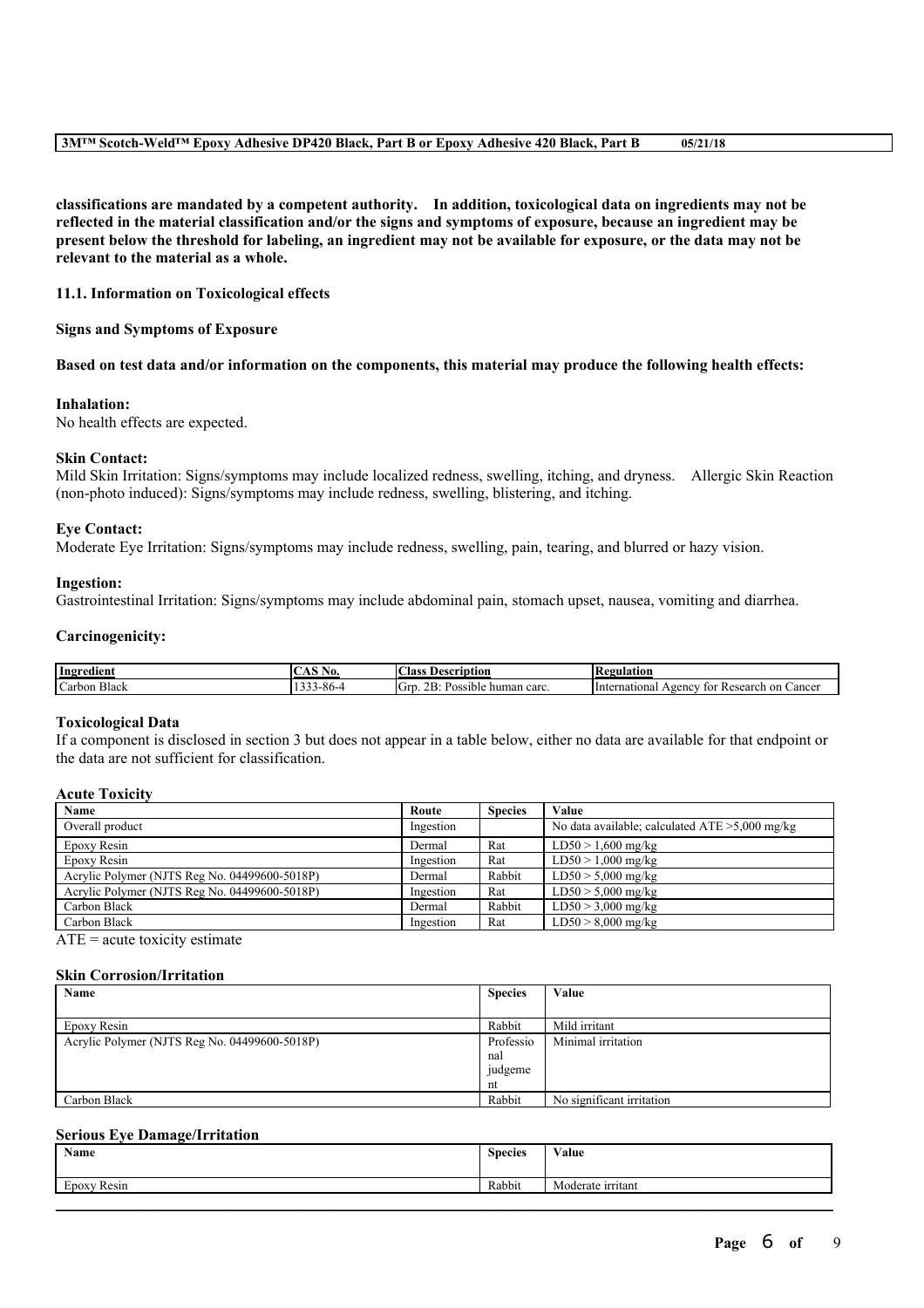# **3M™ Scotch-Weld™ Epoxy Adhesive DP420 Black, Part B or Epoxy Adhesive 420 Black, Part B 05/21/18**

| Acrylic Polymer (NJTS Reg No. 04499600-5018P) | Professio      | Mild irritant             |
|-----------------------------------------------|----------------|---------------------------|
|                                               | nal            |                           |
|                                               | <i>judgeme</i> |                           |
|                                               | nt             |                           |
| Carbon Black                                  | Rabbit         | No significant irritation |

#### **Skin Sensitization**

| Name        | <b>Species</b> | Value       |
|-------------|----------------|-------------|
| Epoxy Resin | Human          | Sensitizing |
|             | and            |             |
|             | animal         |             |

## **Respiratory Sensitization**

| Name                     | <b>Species</b> | Value                            |
|--------------------------|----------------|----------------------------------|
| $\sim$<br>Resin<br>Epoxy | Human          | $\cdot$ $\sim$<br>Not classified |

## **Germ Cell Mutagenicity**

| Name         | Route    | Value                                          |
|--------------|----------|------------------------------------------------|
|              |          |                                                |
| Epoxy Resin  | In vivo  | Not mutagenic                                  |
| Epoxy Resin  | In Vitro | Some positive data exist, but the data are not |
|              |          | sufficient for classification                  |
| Carbon Black | In Vitro | Not mutagenic                                  |
| Carbon Black | In vivo  | Some positive data exist, but the data are not |
|              |          | sufficient for classification                  |

## **Carcinogenicity**

| Name         | Route      | <b>Species</b> | Value                                          |
|--------------|------------|----------------|------------------------------------------------|
| Epoxy Resin  | Dermal     | Mouse          | Some positive data exist, but the data are not |
|              |            |                | sufficient for classification                  |
| Carbon Black | Dermal     | Mouse          | Not carcinogenic                               |
| Carbon Black | Ingestion  | Mouse          | Not carcinogenic                               |
| Carbon Black | Inhalation | Rat            | Carcinogenic                                   |

## **Reproductive Toxicity**

# **Reproductive and/or Developmental Effects**

| Name        | Route     | <b>Value</b>                           | <b>Species</b> | <b>Test Result</b> | <b>Exposure</b> |
|-------------|-----------|----------------------------------------|----------------|--------------------|-----------------|
|             |           |                                        |                |                    | <b>Duration</b> |
| Epoxy Resin | Ingestion | Not classified for female reproduction | Rat            | <b>NOAEL 750</b>   | 2 generation    |
|             |           |                                        |                | mg/kg/day          |                 |
| Epoxy Resin | Ingestion | Not classified for male reproduction   | Rat            | <b>NOAEL 750</b>   | 2 generation    |
|             |           |                                        |                | mg/kg/day          |                 |
| Epoxy Resin | Dermal    | Not classified for development         | Rabbit         | <b>NOAEL 300</b>   | during          |
|             |           |                                        |                | mg/kg/day          | organogenesi    |
|             |           |                                        |                |                    | S               |
| Epoxy Resin | Ingestion | Not classified for development         | Rat            | <b>NOAEL 750</b>   | 2 generation    |
|             |           |                                        |                | mg/kg/day          |                 |

# **Target Organ(s)**

# **Specific Target Organ Toxicity - single exposure**

For the component/components, either no data are currently available or the data are not sufficient for classification.

## **Specific Target Organ Toxicity - repeated exposure**

| Name        | Route  | Target Organ(s) | Value          | <b>Species</b> | <b>Test Result</b>                | <b>Exposure</b><br><b>Duration</b> |
|-------------|--------|-----------------|----------------|----------------|-----------------------------------|------------------------------------|
| Epoxy Resin | Dermal | liver           | Not classified | Rat            | <b>NOAEL</b><br>.000<br>mg/kg/day | 2 years                            |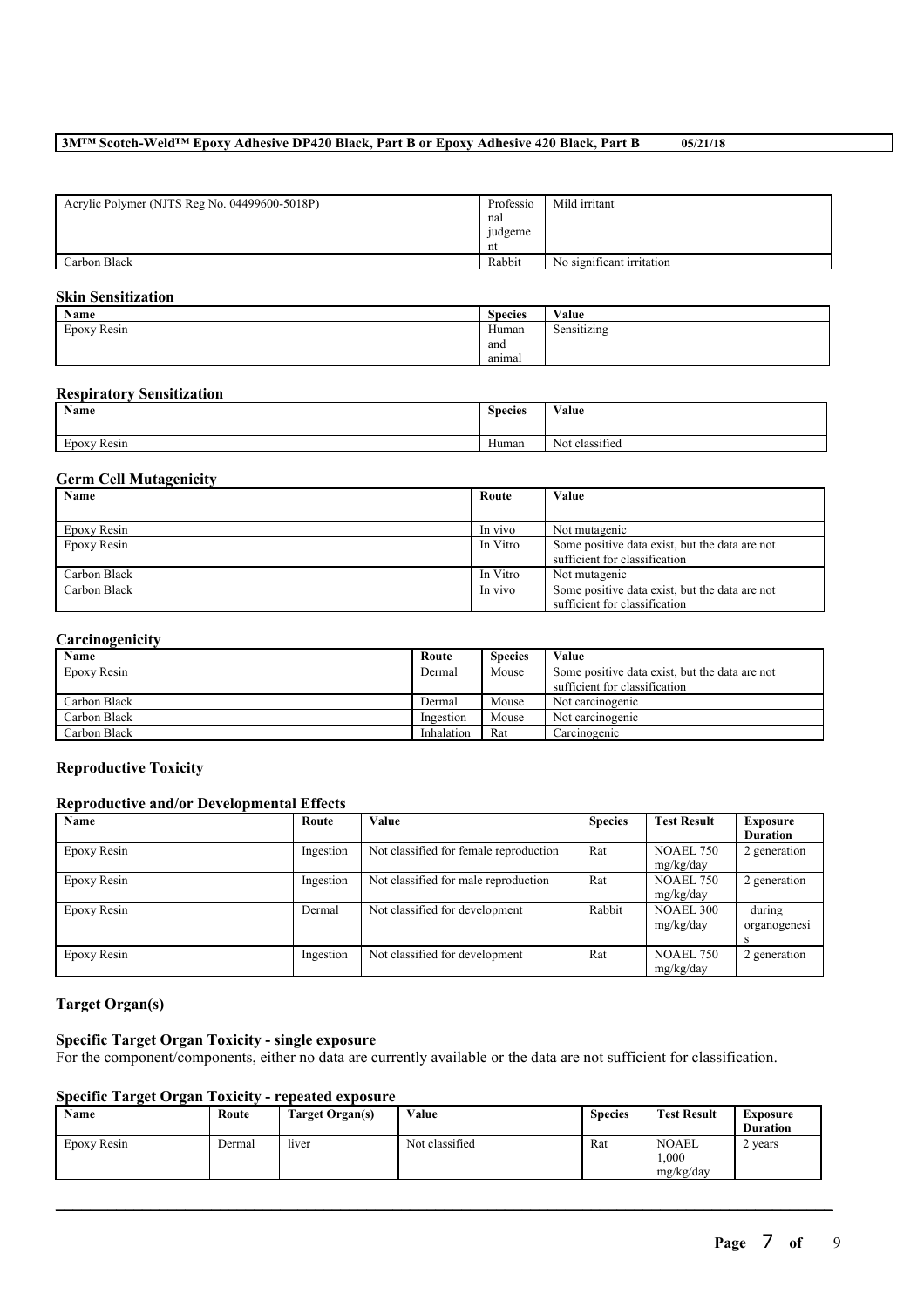## **3M™ Scotch-Weld™ Epoxy Adhesive DP420 Black, Part B or Epoxy Adhesive 420 Black, Part B 05/21/18**

| Epoxy Resin  | Dermal     | nervous system                                                                                                           | Not classified | Rat   | <b>NOAEL</b><br>1.000<br>mg/kg/day | 13 weeks                 |
|--------------|------------|--------------------------------------------------------------------------------------------------------------------------|----------------|-------|------------------------------------|--------------------------|
| Epoxy Resin  | Ingestion  | auditory system<br>heart   endocrine<br>system  <br>hematopoietic<br>system   liver   eyes  <br>kidney and/or<br>bladder | Not classified | Rat   | <b>NOAEL</b><br>1,000<br>mg/kg/day | 28 days                  |
| Carbon Black | Inhalation | pneumoconiosis                                                                                                           | Not classified | Human | <b>NOAEL Not</b><br>available      | occupational<br>exposure |

## **Aspiration Hazard**

For the component/components, either no data are currently available or the data are not sufficient for classification.

Please contact the address or phone number listed on the first page of the SDS for additional toxicological information **on this material and/or its components.**

# **SECTION 12: Ecological information**

## **Ecotoxicological information**

Please contact the address or phone number listed on the first page of the SDS for additional ecotoxicological information on this material and/or its components.

## **Chemical fate information**

Please contact the address or phone number listed on the first page of the SDS for additional chemical fate information on this material and/or its components.

# **SECTION 13: Disposal considerations**

## **13.1. Disposal methods**

Dispose of contents/ container in accordance with the local/regional/national/international regulations.

Dispose of completely cured (or polymerized) material in a permitted industrial waste facility. As a disposal alternative, incinerate uncured product in a permitted waste incineration facility. Proper destruction may require the use of additional fuel during incineration processes. Combustion products will include halogen acid (HCl/HF/HBr). Facility must be capable of handling halogenated materials. Empty drums/barrels/containers used for transporting and handling hazardous chemicals (chemical substances/mixtures/preparations classified as Hazardous as per applicable regulations) shall be considered, stored, treated & disposed of as hazardous wastes unless otherwise defined by applicable waste regulations. Consult with the respective regulating authorities to determine the available treatment and disposal facilities.

 $\mathcal{L}_\mathcal{L} = \mathcal{L}_\mathcal{L} = \mathcal{L}_\mathcal{L} = \mathcal{L}_\mathcal{L} = \mathcal{L}_\mathcal{L} = \mathcal{L}_\mathcal{L} = \mathcal{L}_\mathcal{L} = \mathcal{L}_\mathcal{L} = \mathcal{L}_\mathcal{L} = \mathcal{L}_\mathcal{L} = \mathcal{L}_\mathcal{L} = \mathcal{L}_\mathcal{L} = \mathcal{L}_\mathcal{L} = \mathcal{L}_\mathcal{L} = \mathcal{L}_\mathcal{L} = \mathcal{L}_\mathcal{L} = \mathcal{L}_\mathcal{L}$ 

# **EPA Hazardous Waste Number (RCRA):** Not regulated

# **SECTION 14: Transport Information**

For Transport Information, please visit http://3M.com/Transportinfo or call 1-800-364-3577 or 651-737-6501.

# **SECTION 15: Regulatory information**

## **15.1. US Federal Regulations**

Contact 3M for more information.

# **EPCRA 311/312 Hazard Classifications:**